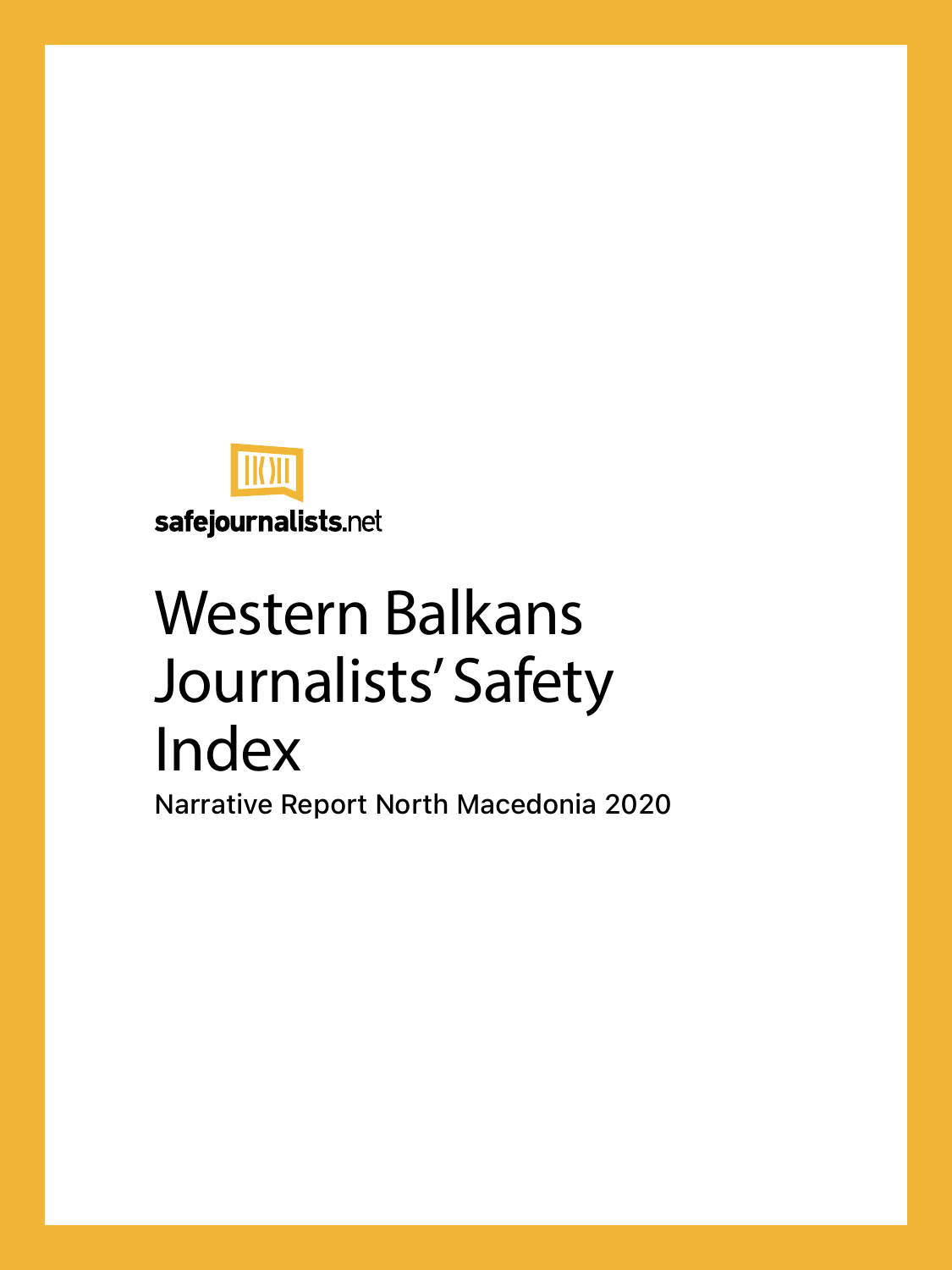#### **CONTENTS**

#### [LEGAL AND ORGANISATIONAL ENVIRONMENT](#page-7-0)

7

[DUE PREVENTION](#page-16-0)

1 6

[DUE PROCESS](#page-22-0)

2 2

[ACTUAL SAFETY](#page-28-0)

2 8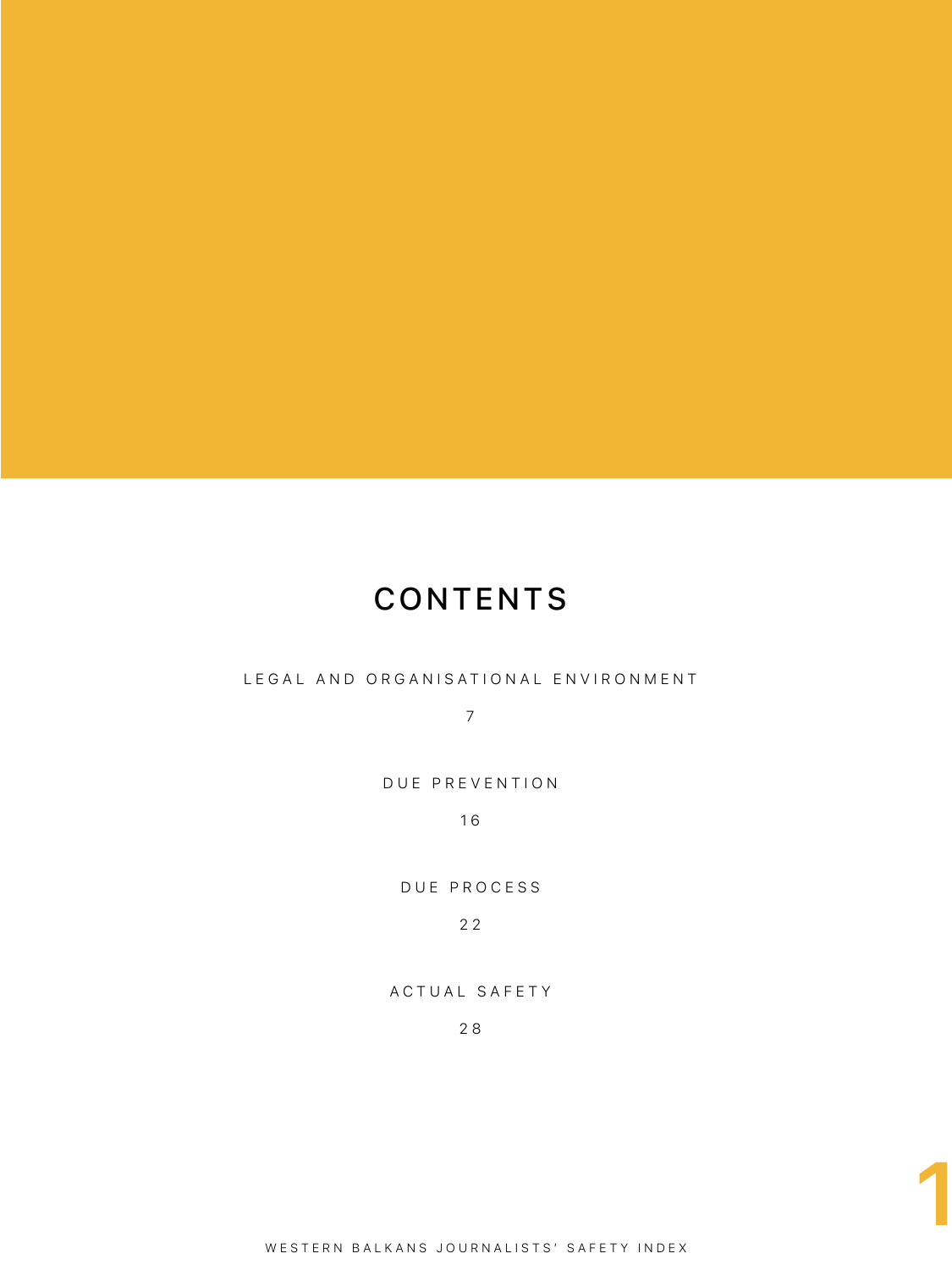### **Introduction**

The Western Balkans' Journalists' Safety Index (WB-JSI) is a research-grounded tool designed to measure and monitor the changes in the respective social and political environments of the WB countries, that have direct or indirect impact on the safety of journalists and media actors while practicing their profession. The WB-JSI relies primarily on the research evidence collected and analysed by the partners of the [Safejournalists.net](http://Safejournalists.net) Platform in compliance with a rigorous procedure of inquiry. The collected data on various dimensions of the complex concept of 'journalists' safety' is quantified and aggregated into a composite indicator – Journalists' Safety Index, to measure the changes across the seven Western Balkans' countries over time. Based on the research evidence, nine members of the Advisory Panel in each country $^{\rm 1}$  assess the situation and assign scores to  $\,$ each of the 19 indicators within the following dimensions:

- (1) Legal and organisational environment the existence and implementation of legal safeguards relevant for the safety of journalists;
- (2) Due Prevention the existence and implementation of a range of preventative measures that have direct effects on journalists' protection and safety;
- (3) Due Process the behaviour of state institutions and public officials towards journalists and the efficiency of the criminal and civil justice system concerning the investigations of threats and acts of violence against journalists;
- (4) Actual Safety incidents and instances of various forms of threats and acts of violence against journalists and media.

The WB-JSI was jointly developed by the researchers from the Skopje based RESIS Institute<sup>2</sup> and partners of the [Safejournalists.net](http://Safejournalists.net) Platform: Independent Association of Journalists of Serbia, Association of BH Journalists, Trade Union of Media of Montenegro, Association of Journalists of Macedonia, Association of Journalists of Kosovo, Croatian Journalists' Association and

In North Macedonia the Advisory Panel consisted of: Biliana Petkovska, Pavle Belovski, Violeta Gligorovska, Dejan Georgievski, Daniel Dimitrieski, Lazar Sandev, Adrian Kerimi, Naser Selmani, and Mladen Chadikovski.

The researchers of the RESIS Institute [\(www.resis.mk](http://www.resis.mk)), Snezana Trpevska, Igor Micevski and Ljubinka Popovska Toševa have developed the conceptual framework for the Index and the model of its aggregation, weighting and calculation.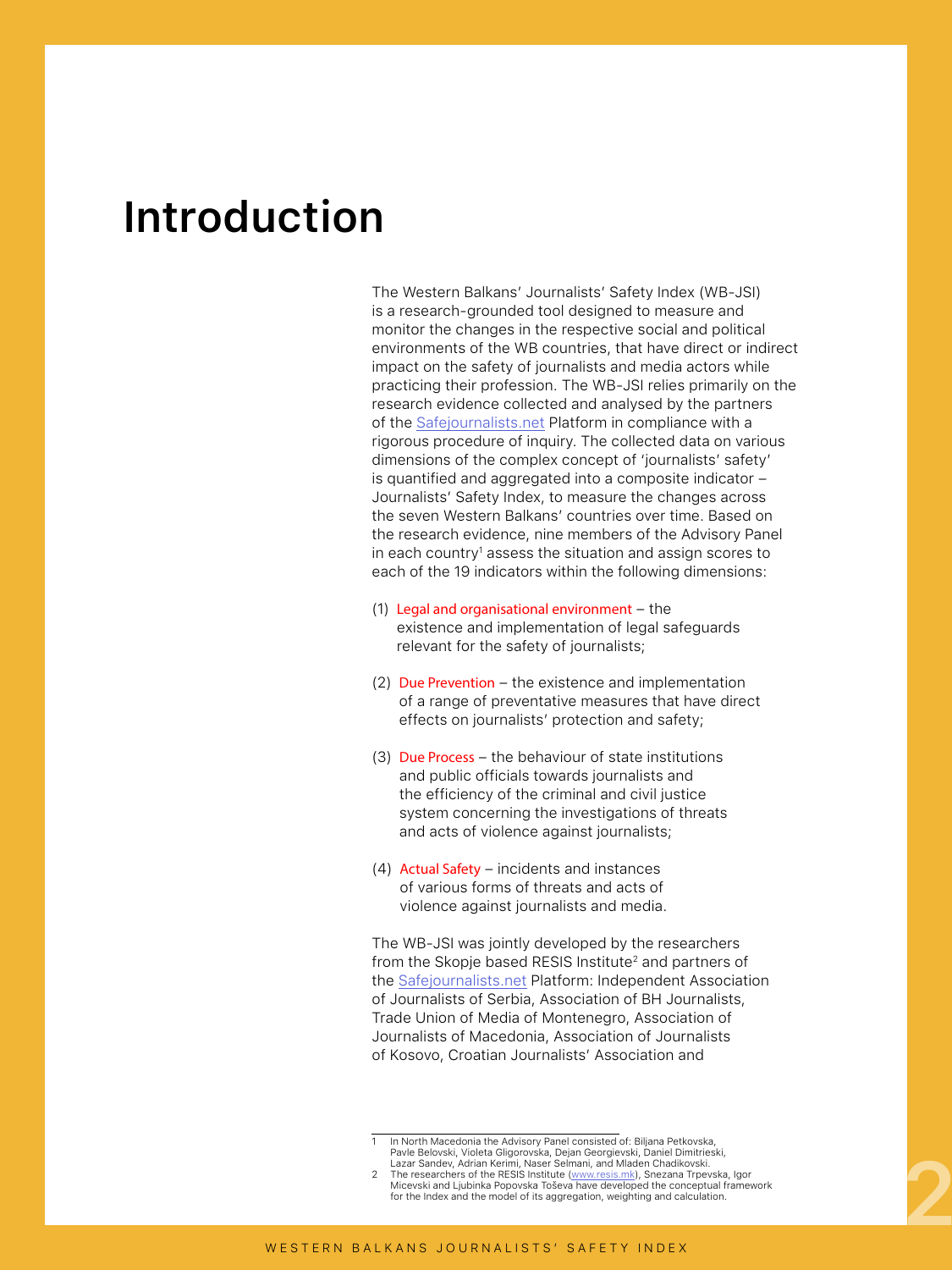independent researcher in Albania<sup>3</sup>. As such, the Index is a result of a joint effort of the Platform [Safejournalists.](http://Safejournalists.net) [net](http://Safejournalists.net) and covers all the specific issues that local partners identified as relevant for their country contexts.

This report refers to the situation in North Macedonia in 2020 which was designated as the first (pilot) year for development of the conceptual framework and methodology for scoring, aggregating, and calculating the Index. In the upcoming years, the improvement or deterioration of the situation in all countries will be measured by taking into consideration the assessment for 2020 as the reference year. More details about the theoretical framework and procedure of construction and calculation of the WB-JSI and all country reports can be found at: [https://safejournalists.net/safety-index/.](https://safejournalists.net/safety-index/)

3 Blerjana Bino as independent researcher in Albania for Safejournalists.net platform.



— SUMMARY

- Defamation is decriminalized, the provisions for compensation for established guilt of a journalist were high, but the authorities accepted the amendments to reduce them. Journalists do not assess the law as restrictive, the number of cases against journalists and the media is greatly reduced, the courts have not found a journalist guilty and have not ruled compensation for damaged reputation.
- Laws ensure good protection of journalistic sources. Journalists feel free to contact sources of information. Only a small number of whistle-blowers report cases to the competent institutions or journalists, which means that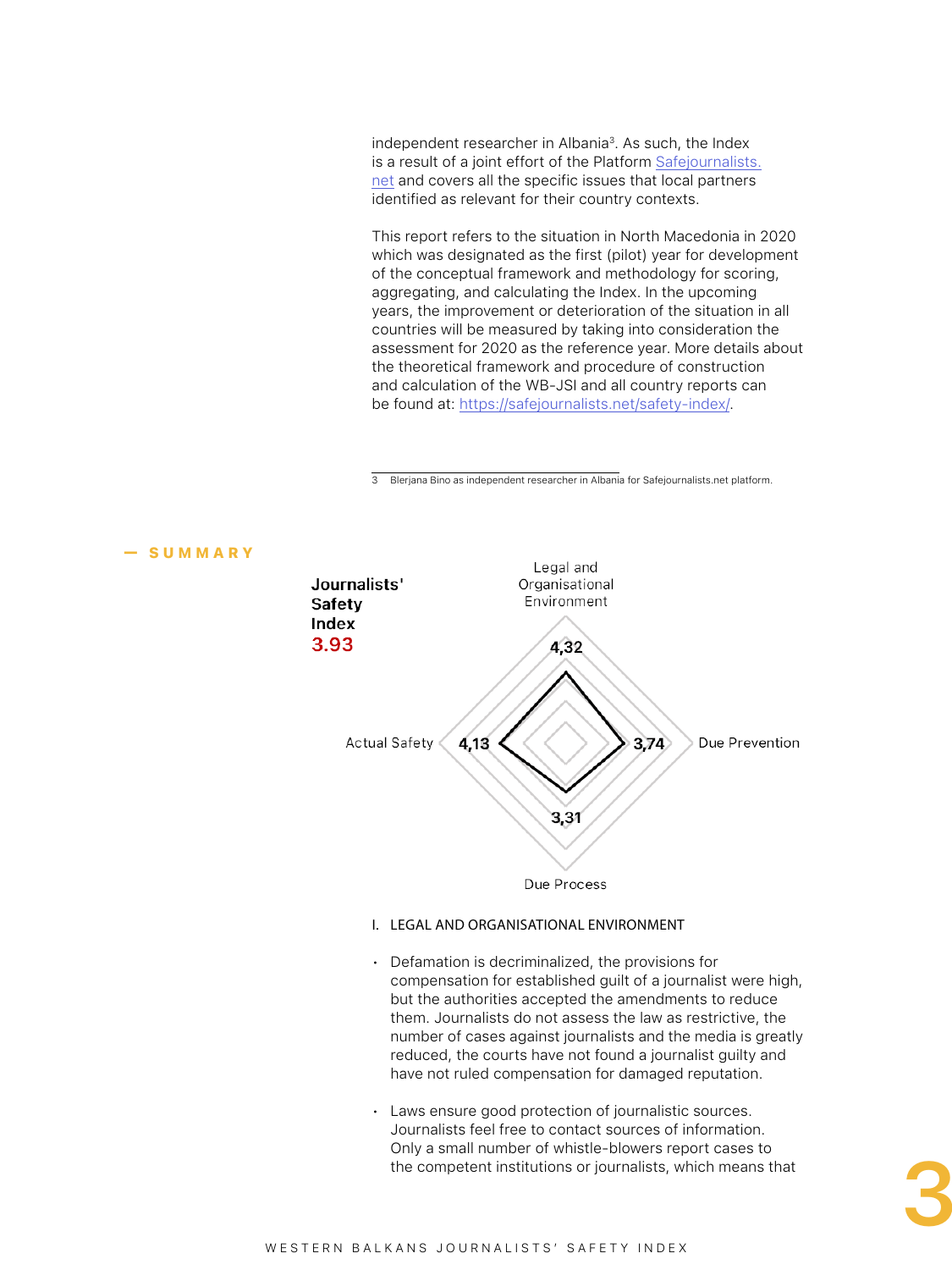there is still an atmosphere of fear among the sources, which is ultimately unfavourable for the journalism itself.

- Although there is no legal protection in the country from the so-called unfounded lawsuits. No cases of SLAPP lawsuits. No examples of arbitrary or discriminatory application of other laws in order to restrict the freedom of journalistic work. No attempts were made to silence journalists, based on the arbitrary application of legal provisions related to the dissemination of misinformation, fear or panic, although there were examples of dissemination of misinformation during the pandemic.
- The journalistic profession is not subject to licensing, but the Law on Media still contains a restrictive definition of the term journalist. During the pandemic there were cases when some journalists were prevented from asking questions. There are no obstacles for journalists in the country to associate and join professional organizations. Most journalists are organized in professional associations. There is some form of pressure on union members from media owners or managers of the private media avoid calculating union membership fees from journalists' salaries, causing them to lose their union status.
- Many journalists in the private media mainly have fixed-term or part-time contracts. The difficult socio-economic situation of journalists was further aggravated by the pandemic, as several media outlets cut the salaries of journalists and media workers. A small number of private media have trade unions, i.e., journalists are still afraid or lack of interest for organizing themselves within the media in which they work.

#### II. DUE PREVENTION

- The established telephone line for fast and efficient assistance to journalists in case of attacks did not work. The journalists who were the subject of attacks had nowhere to turn to the institutions for immediate assistance and support, except for the Cybercrime Sector at the Ministry of Interior. Out of the registered online attacks (14 in total) on journalists, only two were prosecuted.
- There are general provisions in the legislation according to which journalists could seek protection in case of a serious threat to their life from a person known, but it is not clear enough how practical such a procedure is. There is a procedure in the law, but the risk assessment procedure is not clearly defined.
- In 2020, a mechanism for free legal aid for any victim of gender-based assault and violence, including woman journalists, has not yet been established. All attacks on women journalists were reported to the Ministry of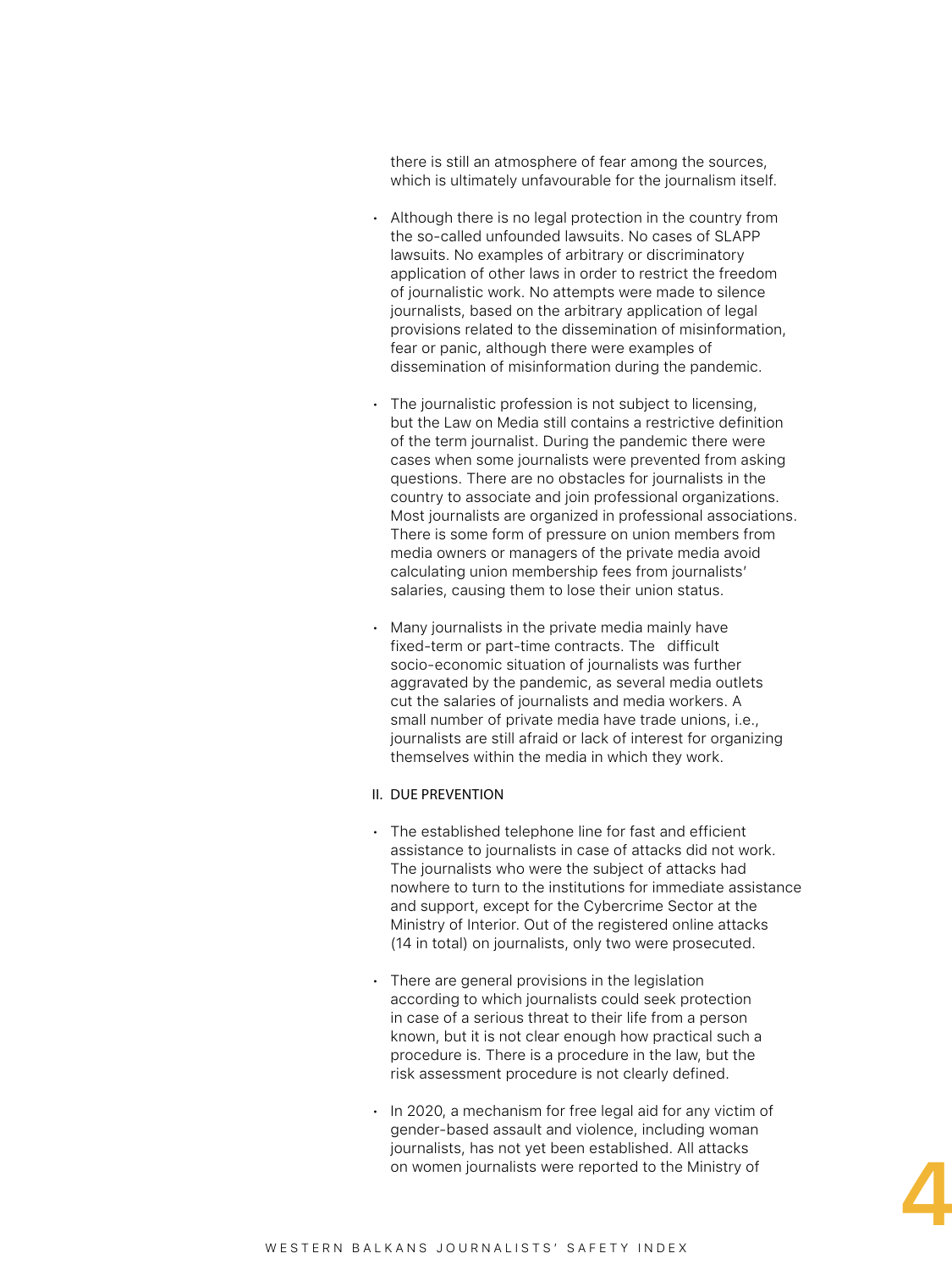Interior. Journalists in newsrooms rarely report cases of gender-based discrimination to the competent institutions. The Istanbul Convention was incorporated in the legislation adopted in the beginning of 2021. The practice indicates that there were a lot of gender-based threats and harassment towards female journalists.

- The practice of public condemnation of attacks on journalists has been established, but there are examples of politicians and public officials insulting and threatening journalists and the media, thus creating environment for insecurity and fear among journalists.
- The Ministry of Interior conducts regular trainings for police officers, within which they are introduced to the basic standards for respect for human rights. The Ministry of Interior and AJM have established regular cooperation. During 2020, the attitude of police officers towards journalists and media workers was at a satisfactory level.

#### III. DUE PROCESS

- There are no special departments or specially designated persons in the competent institutions to conduct investigations on the attacks on journalists. No specific guidelines have been adopted that can help conduct investigations more efficiently. There is cooperation between the competent institutions, but it does not result in sufficient efficiency in identifying the perpetrators of the attacks. The public prosecutors are quite inert in initiating procedures.
- Investigations are generally slow and ineffective, and no charges have been brought against individual attacks on journalists. Attacks on journalists are sometimes not qualified as crimes, forcing journalists to file private lawsuits instead of being prosecuted ex officio.
- The Criminal Code does recognize harassment as a criminal offence. 8 serious online threats against journalists have been registered. The Ministry of Interior did not react effectively enough and did not provide any information on how it acted in five of the six reported cases of online attacks on journalists in 2020.
- The general assessment is that the courts are not transparent enough in terms of conducting court proceedings for attacks on journalists or the media. The Basic Civil and Criminal Court in Skopje does not provide detailed information on court proceedings for attacks on journalists that have taken place in recent years. The courts do not have the practice of informing the public about proceedings against journalists or in which journalists are parties due to violation of their rights in the direction of breached security. In addition, the automatic case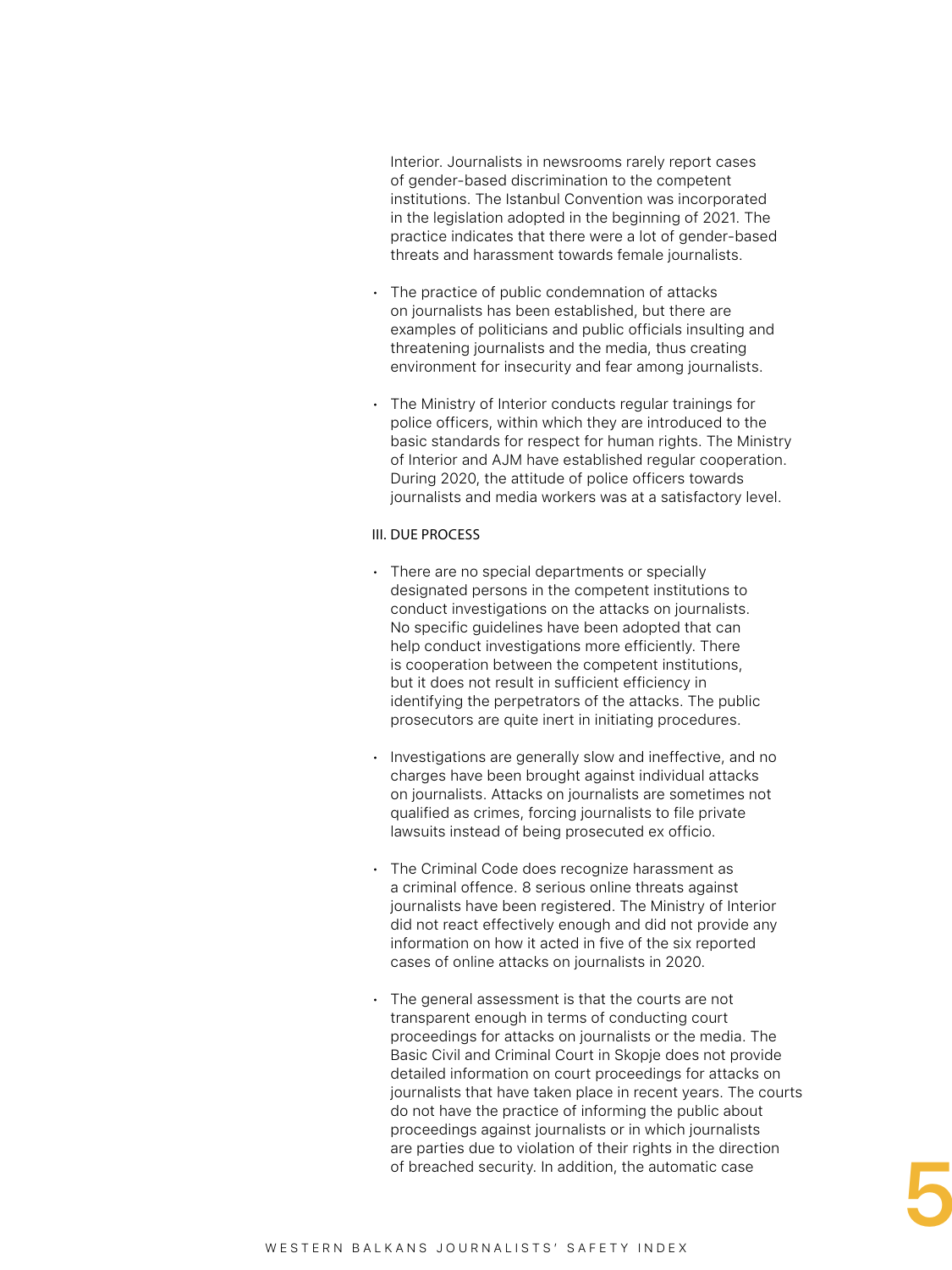management information system (ACMIS) does not provide the opportunity for precise search for past and current procedures in which the parties are journalists and thus the public has more difficulty accessing this information.

• The competent institutions and courts have not established quality statistical systems, based on which they can submit accurate and disjointed data on all court proceedings in which journalists or media are parties. The courts' databases do not allow disaggregation of the data.

#### IV. ACTUAL SAFETY

- Only some of the listed types of threats occurred in 2020 that are not aimed at endangering the physical safety of journalists, but still attackers are former officials, individuals close to political parties and (in one case) police officers.
- Three threats were registered in 2020, aimed at endangering the physical safety or life of journalists. However, it is worrying that the attackers are politicians or individuals close to political parties.
- Two physical attacks on journalists were registered in 2020. In both cases, there are indications that the attackers are individuals close to political parties.
- Two cases of threats against the media were registered. In both cases, the threats against the media are due to their investigative work on corruption cases or critical public statements.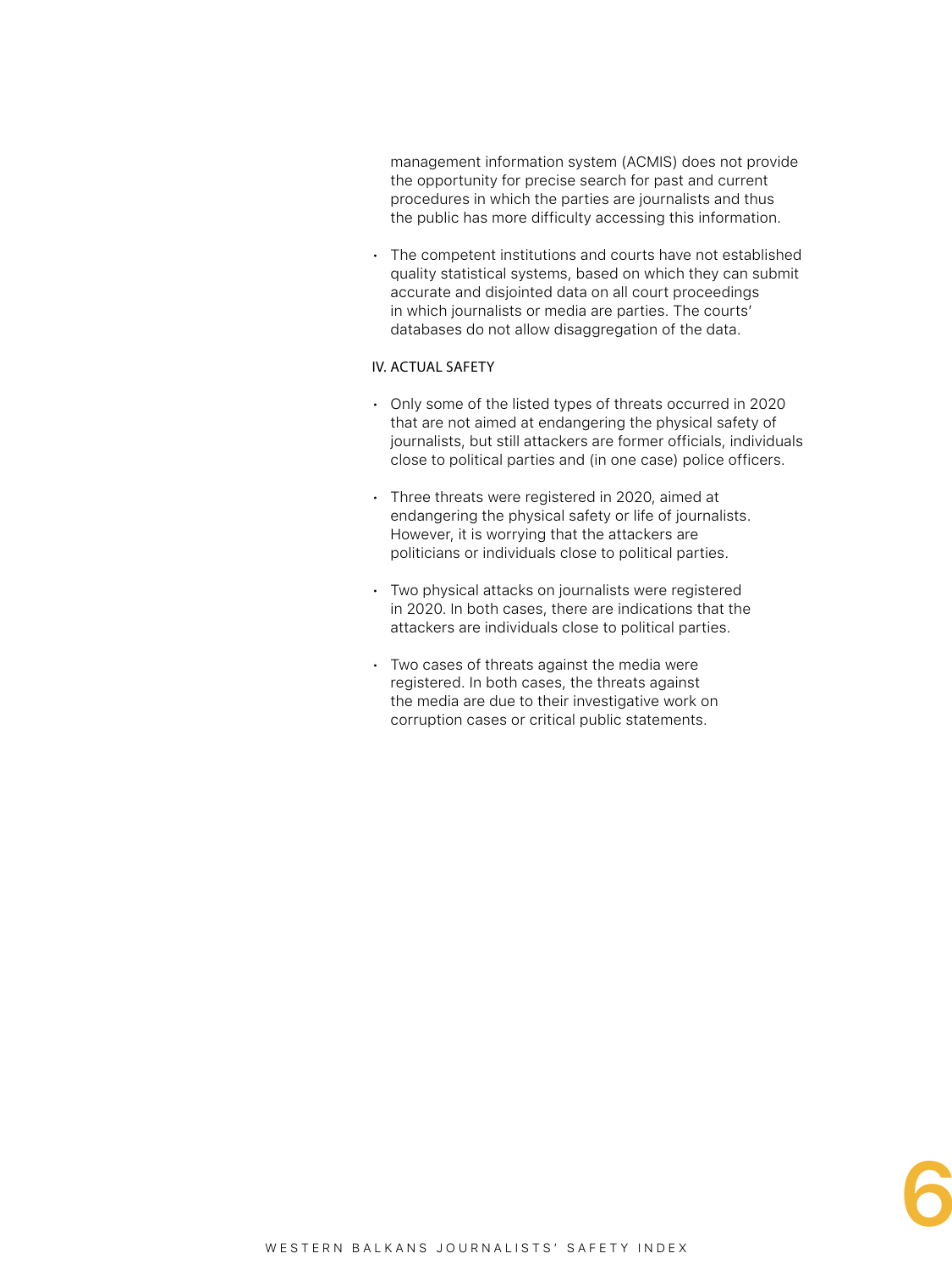## <span id="page-7-0"></span>Legal and Organisational Environment I



Journalists and media actors have access to immediate and effective protective measures when they are threatened

Journalists and other media actors (whose lives or physical integrity are at a real and immediate risk) have access to special protection/safety...

emale journalists have access to legal measures and support mechanisms when faced with gender-based threats, harassment and violence

The practice of regular public condemnation of threats and attacks on journalists and media has been established

Police authorities are sensitive to journalists' protection issue



3.34 3.42 3.64 3.78 4.50

do not exist, officials encourage attacks on journalists and police officers treat journalists extremely harshly.

All institutional mechanisms are established for the immediate protection of journalists in the event of attacks, officials clearly and systematically discourage attacks on journalists and police authorities treat journalists with respect.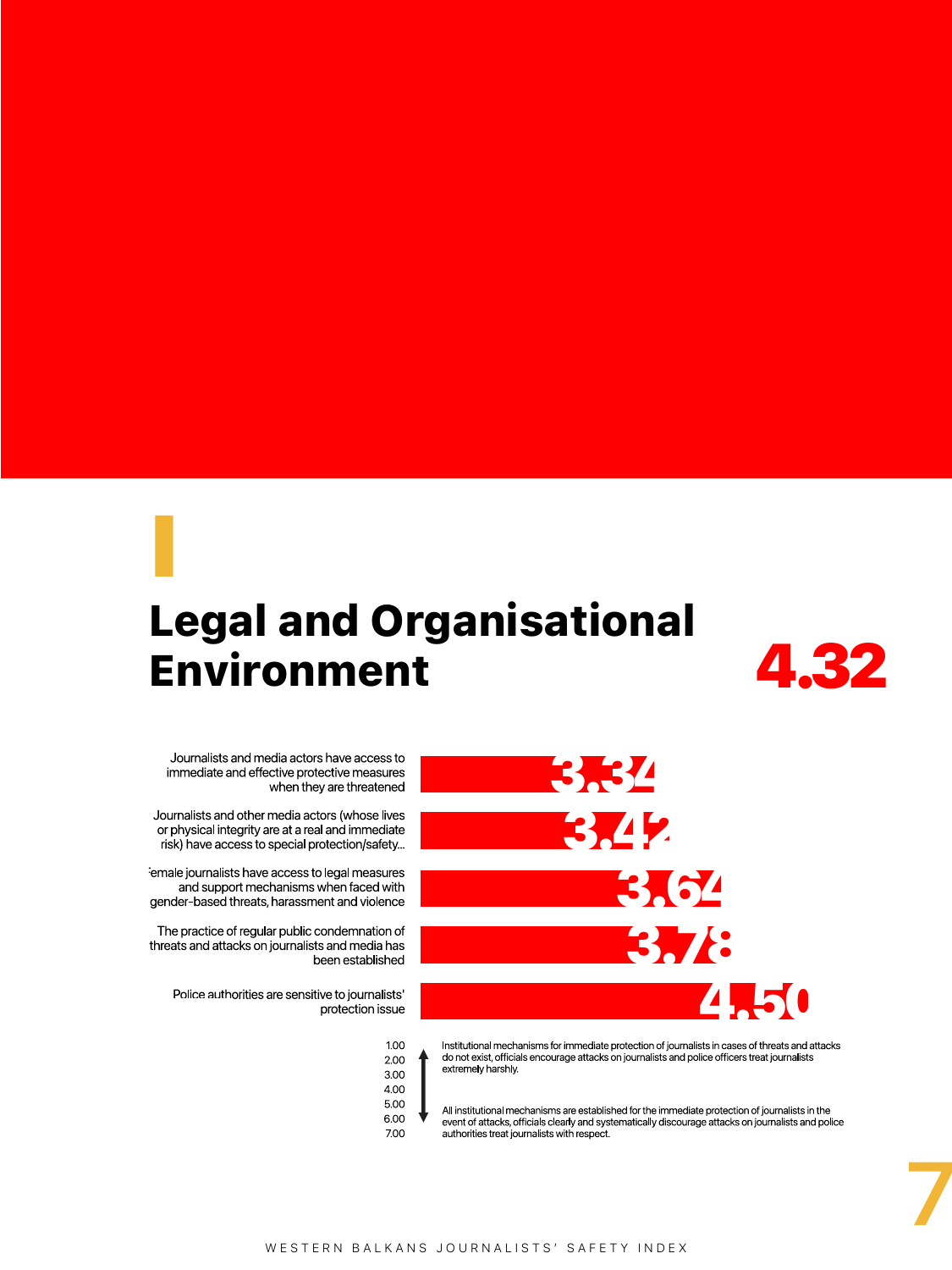#### $-$  INDICATOR 11

### **Legal provisions related to defamation and their implementation do not produce chilling effects on journalists and media**

Score (4.58) - Defamation is decriminalized, the provisions for compensation for established guilt of a journalist were high, but the authorities accepted the amendments to reduce them. Journalists do not assess the law as restrictive, the number of cases against journalists and the media is greatly reduced, the courts have not found a journalist guilty and have not ruled compensation for damaged reputation.

The acts of defamation and insult were decriminalized in 2012 with the adoption of the Law on Civil Liability for Defamation and Insult (LCLDI). The number of defamation and insult lawsuits against journalists and media was drastically reduced after the decriminalization of defamation and insult, i.e., they are less and less used as an instrument to put pressure on journalists and the media. There are still provisions in the Criminal Code for damaging the reputation of the state, a foreign state, or a diplomatic representative, then the Macedonian people or the communities. However, there is a provision that excludes the journalist from liability when the opinion is given "in the exercise of the journalistic profession ... in defence of the freedom of public expression of thought or other rights or in the protection of the public interest or other justified interests, or with sincere intention or confidence in the goodwill of his opinion." In 2020, the Ministry of Justice established a working group to amend and supplement LCLDI, in which representatives of AJM also actively participated. The reason for the requested changes were the high fees that a journalist has to cover as compensation for the damage done to the reputation. Other provisions of the law are not restrictive for journalists and the media, the burden of proof is on the plaintiff if he is a public official and when the possible defamation refers to its function and work. In December, new provisions were made which provided for a reduction in the amount of compensation for non-pecuniary damage in the event of a journalist being found guilty and supplementing the parts for exclusion from liability for defamation and insult.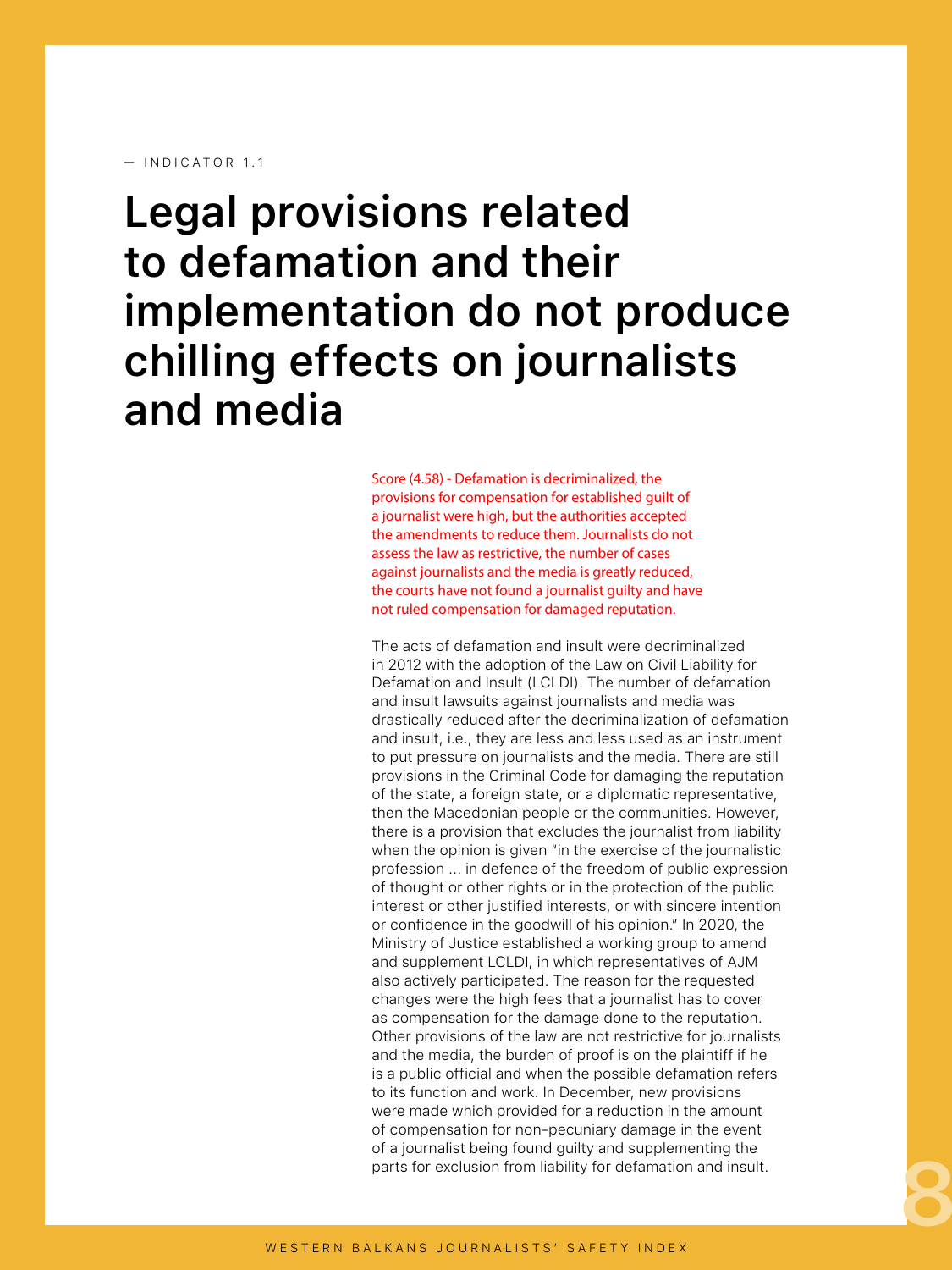According to the data obtained from the Basic Civil Court Skopje, the total number of active cases of insult and defamation against a journalist or media outlet in 2020 was 35. Out of these, only in 4 cases a public official or politician appears as a plaintiff: (1) Risto Stavrevski Chief of SIA Skopje against journalist Ljubisha Arsich and NOVA TV; (2) Gorjan Tozija (former director of the Film Agency) against the portal MKD.mk and Aleksandar Damovski as editor; (3) Petar Kolev, President of the political party GDU against Ivan Bojadziski from IstokPress.mk and (4) Aleksandar Naumovski, Mayor of Gjorche Petrov against Srdjan Stojanchev, journalist. Two of these cases have ended with a final verdict in favour of the journalist, and two are still ongoing. — INDICATOR 1.1

> Journalists and media workers in 2020 generally did not assess LCLDI as restrictive of the freedom of journalistic work. The practice in the last year is assessed as improved and the courts have rarely awarded monetary damages.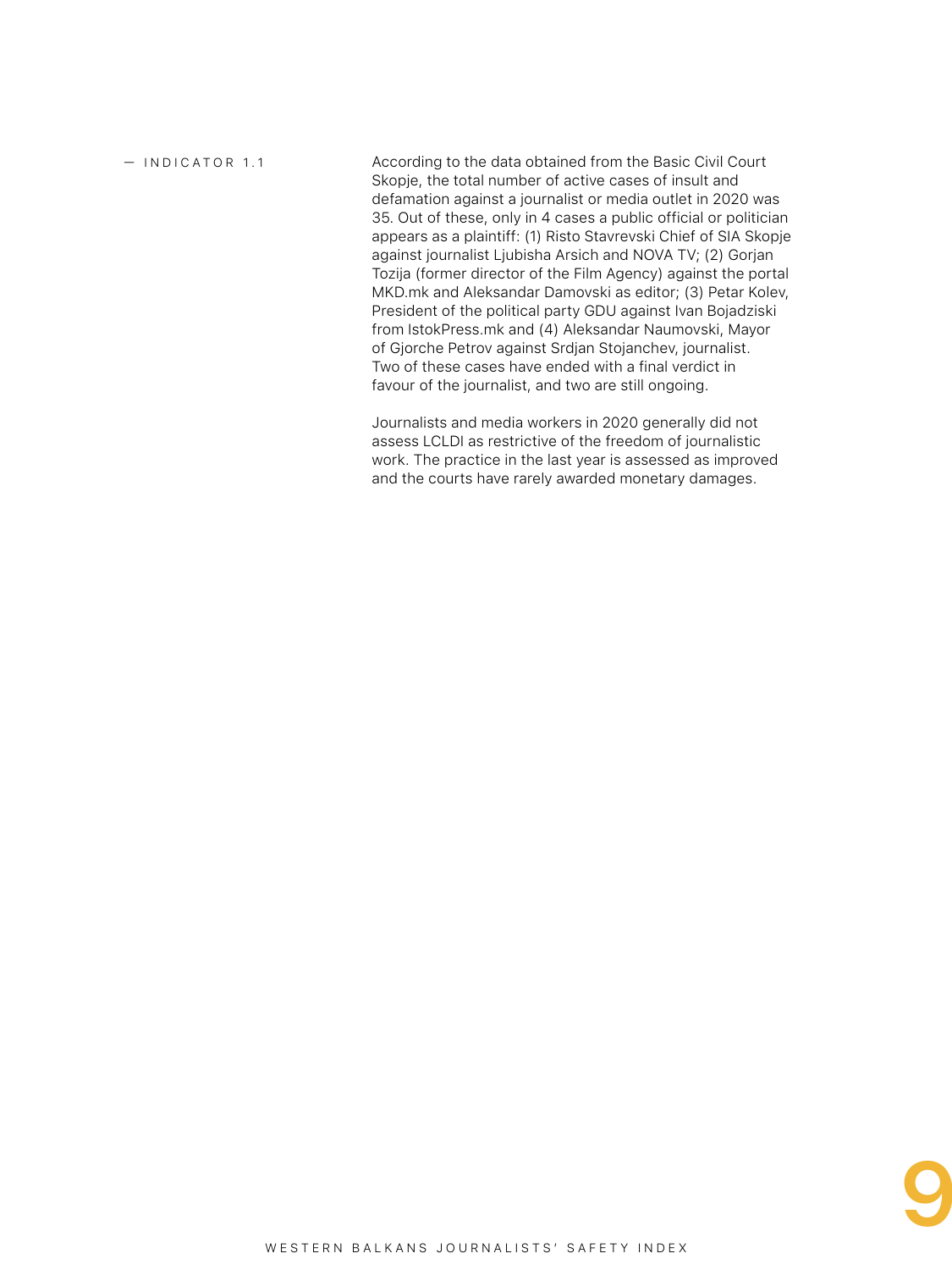### **Confidentiality of journalists' sources is guaranteed in the legislation and respected by the authorities**

Score (4.80) - Laws ensure good protection of journalistic sources. Journalists feel free to contact sources of information. Only a small number of whistle-blowers report cases to the competent institutions or journalists, which means that there is still an atmosphere of fear among the sources, which is ultimately unfavourable for the journalism itself.

The right to protection of the journalistic source in RNM is a constitutional category and it is guaranteed by the Criminal Code, the Law on Civil Liability for Insult and Defamation, the Law on Media and the Law on Audio and Audiovisual Media Services. The new Law on Whistle-blower Protection regulates the issues of protected reporting, whistle-blower rights, as well as the actions and duties of the institutions regarding the protected reporting and ensuring protection of whistle-blowers. The amendments to this law from 2018 have been harmonized with the international standards prescribed in this area and it provides greater protection to whistle-blowers. In 2020, no case of sanctioning of journalists who refused to disclose the identity of the source of information was registered. Additionally, there were no cases of reports to AJM regarding possible violations of the legal rights of whistle-blowers during 2020. In general, when working on investigative texts, journalists feel free to contact sources of information. However, although journalistic sources are encouraged and institutionally better protected, very few whistle-blowers report cases to the competent institutions or journalists, which means that there is still an atmosphere of fear among journalistic sources, which is ultimately unfavourable for journalism itself.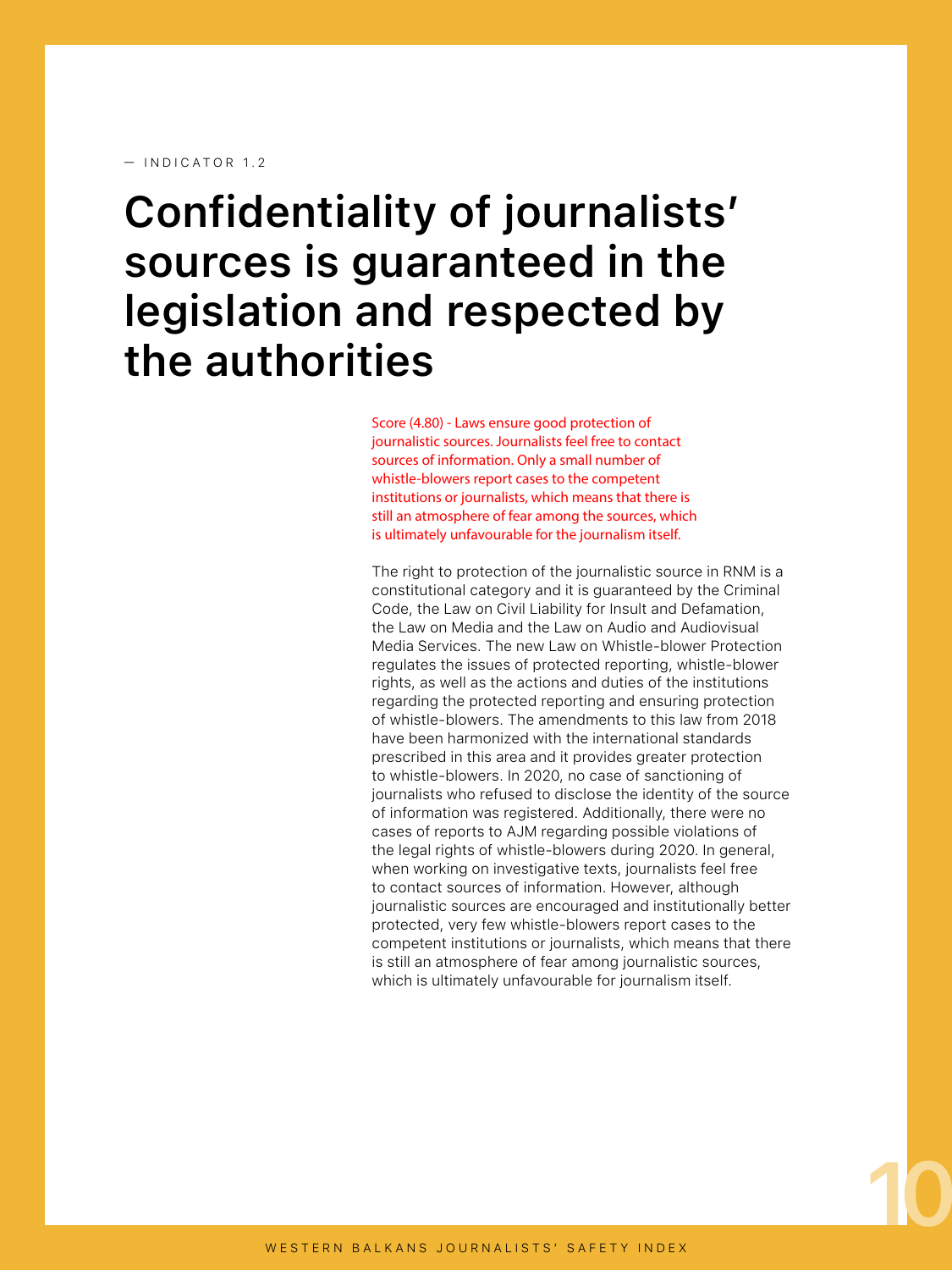#### — INDICATOR 1.3

### **Indicator 1.3 - Other laws are implemented objectively and allow the journalists and other media actors to work freely and safely**

Score (4.57) - Although there is no legal protection in the country from the so-called unfounded lawsuits. No cases of SLAPP lawsuits. No examples of arbitrary or discriminatory application of other laws in order to restrict the freedom of journalistic work. No attempts were made to silence journalists, based on the arbitrary application of legal provisions related to the dissemination of misinformation, fear or panic, although there were examples of dissemination of misinformation during the pandemic.

There are no examples of discriminatory or arbitrary application of other laws aimed at restricting the freedom of journalistic work in 2020. No attempts were made to silence journalists, based on the arbitrary application of legal provisions related to the dissemination of misinformation, fear or panic, although there were examples of dissemination of misinformation during the pandemic. However, in the country there are no legal protection mechanisms that protect journalists from the so-called SLEEP lawsuits. However, such legally unfounded lawsuits filed against journalists or media outlets in order to financially exhaust them during 2020 were not registered. Legal aid and coverage of legal fees for defendant journalists and media are offered by journalists' associations and trade unions. Given that for most of 2020 there were restrictive measures to hold public or mass rallies due to the pandemic, there were no reported cases of restrictions on journalists' right to report from protests or other rallies.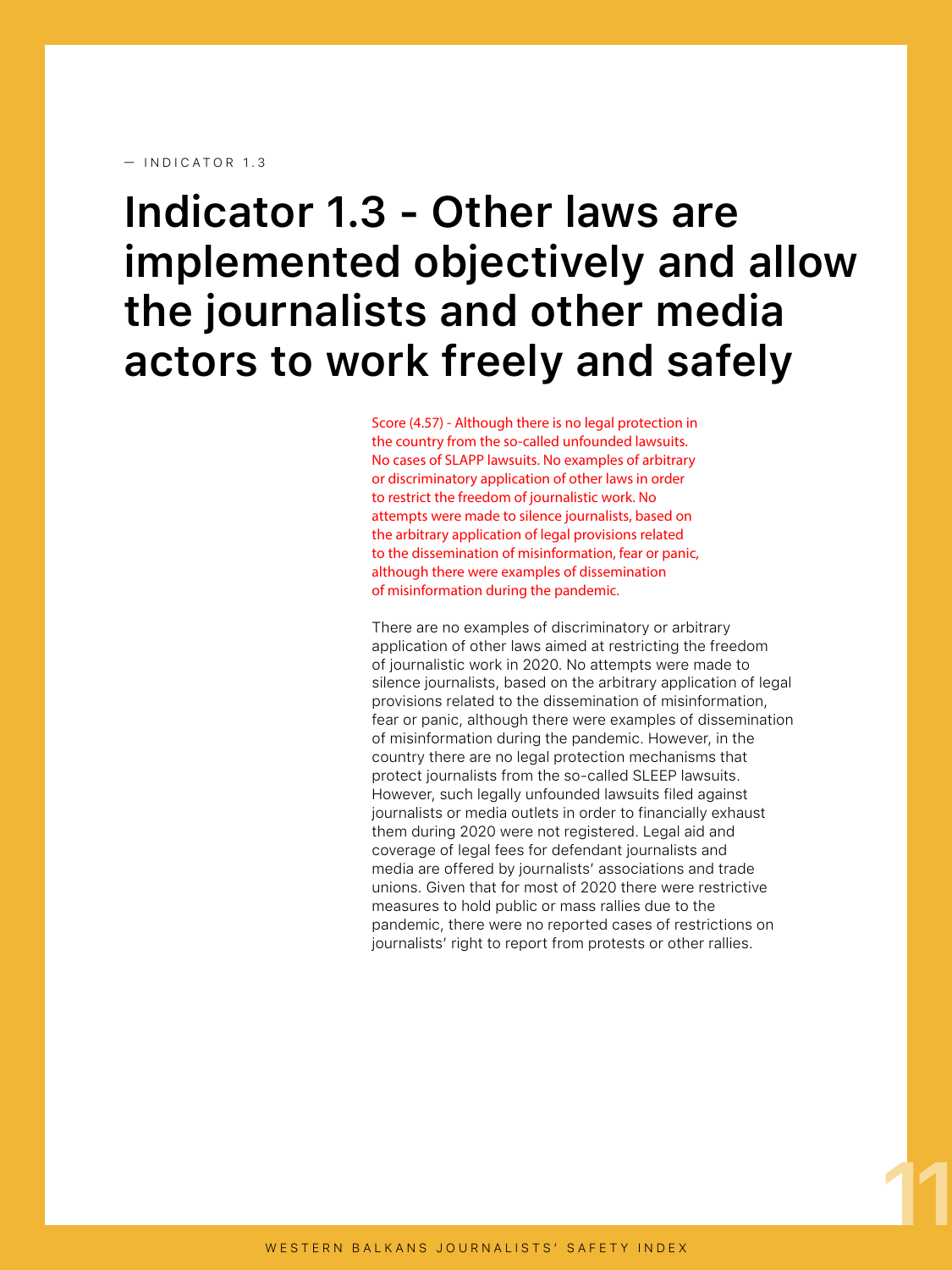#### $-$  INDICATOR 14

### **Journalists are free to pursuit their profession and to establish, join and participate in their associations**

(4.32) - The journalistic profession is not subject to licensing, but the Law on Media still contains a restrictive definition of the term journalist. During the pandemic there were cases when some journalists were prevented from asking questions. There are no obstacles for journalists in the country to associate and join professional organizations. Most journalists are organized in professional associations. There is some form of pressure on union members from media owners or managers of the private media avoid calculating union membership fees from journalists' salaries, causing them to lose their union status.

The journalistic profession is not subject to licensing, but the problem is that the Law on Media still contains a definition of the term journalist, which limits who can practice the journalistic profession. In 2020, during the press conferences of the Minister of Health related to the pandemic, the presence of some journalists and the media was limited, i.e., there were cases when some journalists were prevented from asking questions and commenting on the answers given. In the period when the press conferences were organized online, certain information portals (which are not part of the register of professional online media - Promedia.mk) had no right to ask questions through the ZOOM platform, but only in writing or by e-mail.

There are no obstacles for journalists in the country to associate and join professional organizations. Most journalists are organized in professional associations. The largest and oldest association is the Association of Journalists of Macedonia (AJM), founded in 1946, a member of the International Federation of Journalists (IFJ) and the European Federation of Journalists (EFJ). There is also a Council for Media Ethics, as a self-regulatory body, in which a large number of broadcasts, print and online media members are members. Regarding the protection of workers' rights, journalists and media workers are organized within the Independent Trade Union of Journalists and Media Workers - SSNM, which is independent and is not part of any trade union organization at the national level. According to SSNM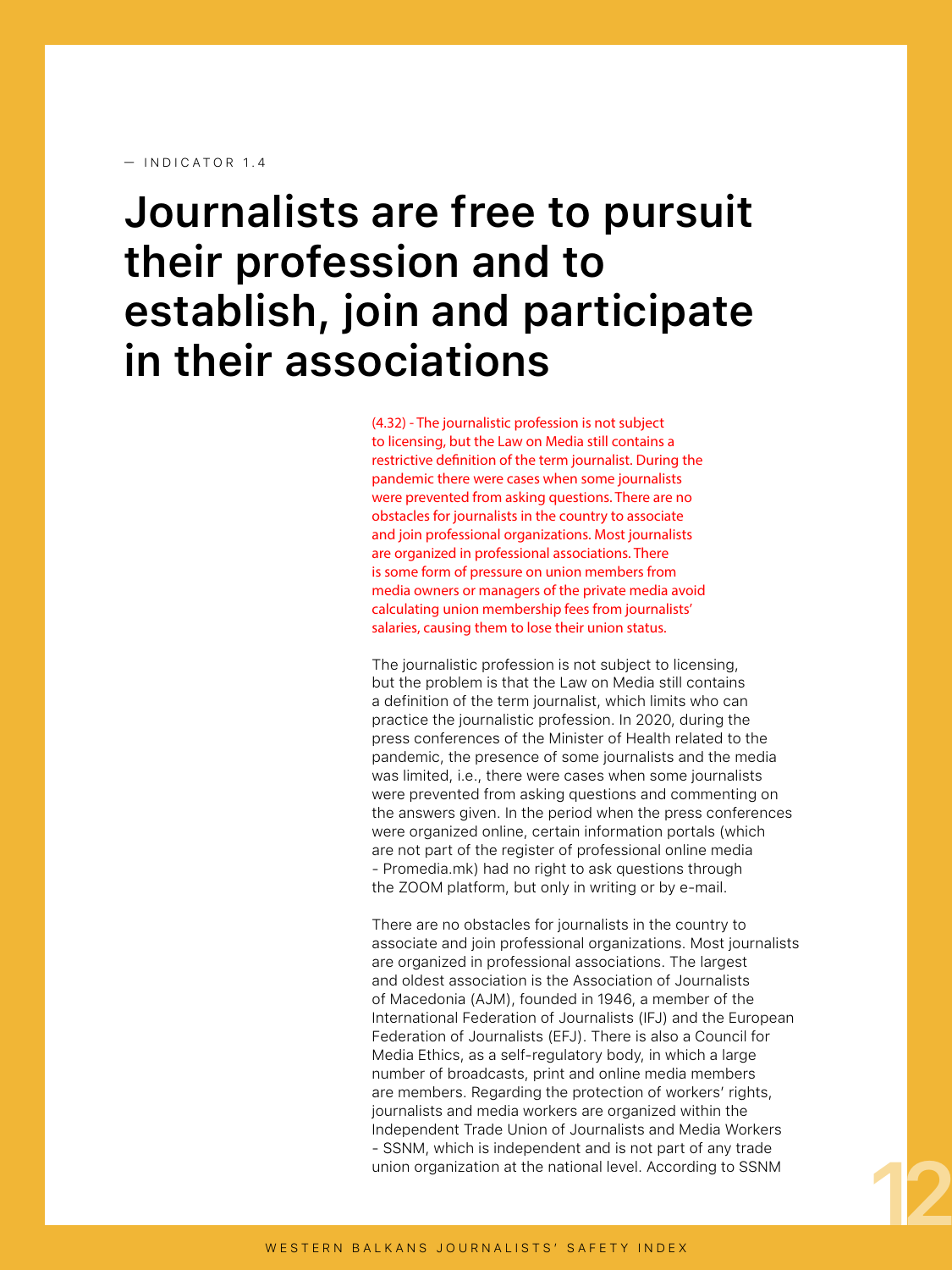representatives, the most common form of pressure on union members journalists is when media owners or managers avoid calculating union membership fees from journalists' salaries, causing them to lose their union status. In the past, there have been attempts to form parallel organizations and associations that were politically influenced but did not enjoy credibility and recognition by the guild. — INDICATOR 1.4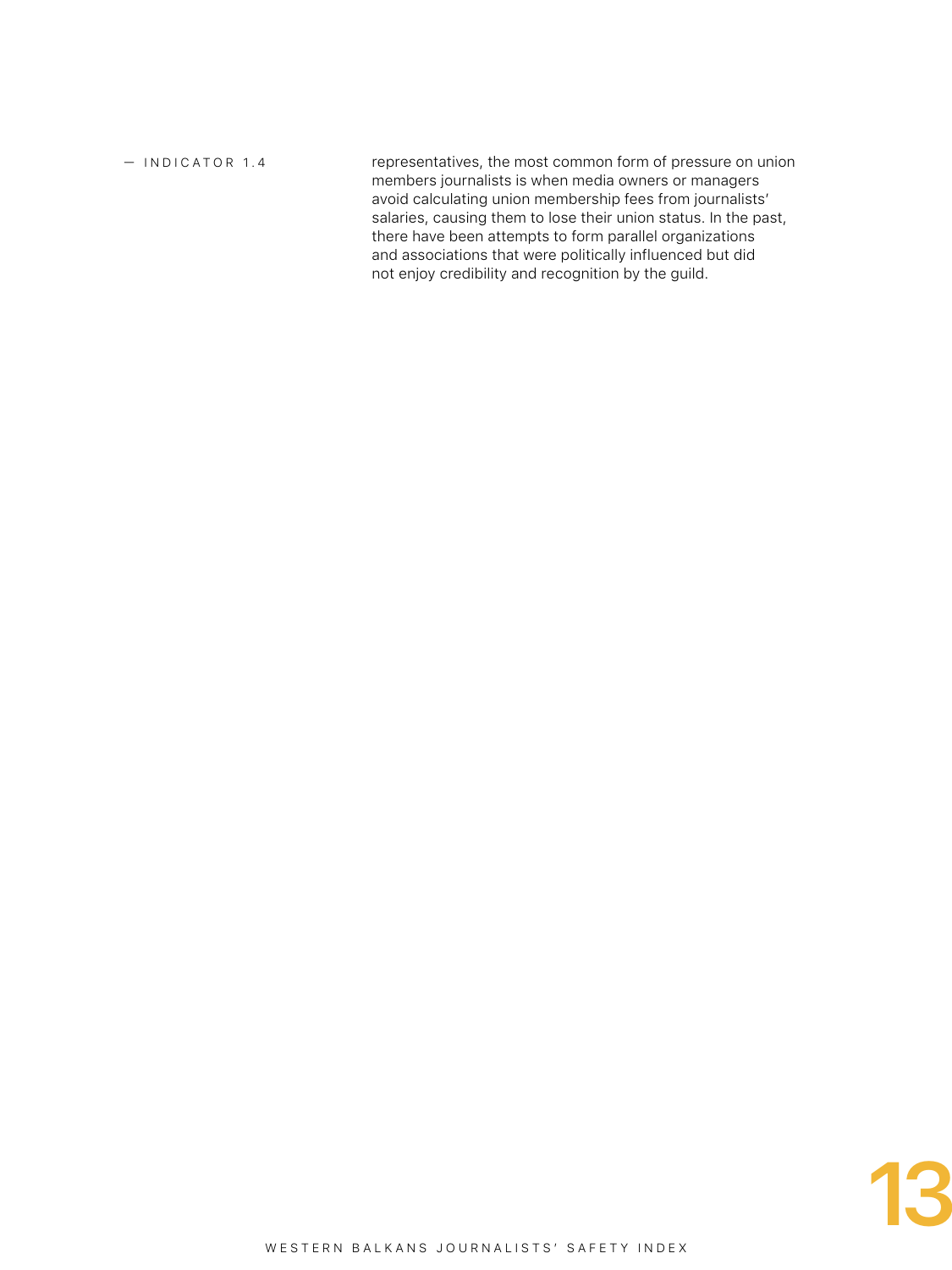— INDICATOR 1.5

### **Journalists' job position is stable and protected at the workplace**

Score (3.34) - Many journalists in the private media mainly have fixed-term or part-time contracts. The difficult socio-economic situation of journalists was further aggravated by the pandemic, as several media outlets cut the salaries of journalists and media workers. A small number of private media have trade unions, i.e., journalists are still afraid or lack of interest for organizing themselves within the media in which they work.

There is no precise data on how many journalists have signed employment contracts, but the general assessment is that many journalists in the private media mainly have fixed-term contracts or part-time contracts. The already difficult socio-economic situation of journalists was further aggravated by the pandemic, as several media outlets cut the salaries of journalists and media workers, and many journalists also complained that they were still not being paid their pension and social security benefits. Low incomes and disrespect for employment rights are the most common problems faced by the journalistic profession. Most journalists and media workers are paid between 15,000 and 20,000 denars, according to a survey by the Independent Trade Union of Journalists and Media Workers (SSNM). Journalists continue to work unpaid overtime, and work without compensation even on holidays and weekends.

The general assessment is that the position of the journalists in the newsrooms does not differ much from the position of the journalists. There is no data on how many journalists have signed employment contracts, but employers are generally considered to respect the basic rights prescribed to women by law, such as the payment of wages, when it comes to women journalists working indefinitely. maternity leave and paid leave.

The position of freelance journalists in the country was difficult and financially uncertain, especially during the pandemic. Regarding the protection of workers' rights, journalists and media workers are organized within the Independent Trade Union of Journalists and Media Workers - SSNM, which is independent and is not part of any trade union organization at the national level. There is also a special union of the public broadcasting service that is not part of the SSNM. A small number of private media have trade unions, i.e., journalists are still afraid or lack of interest for organizing themselves within the media in which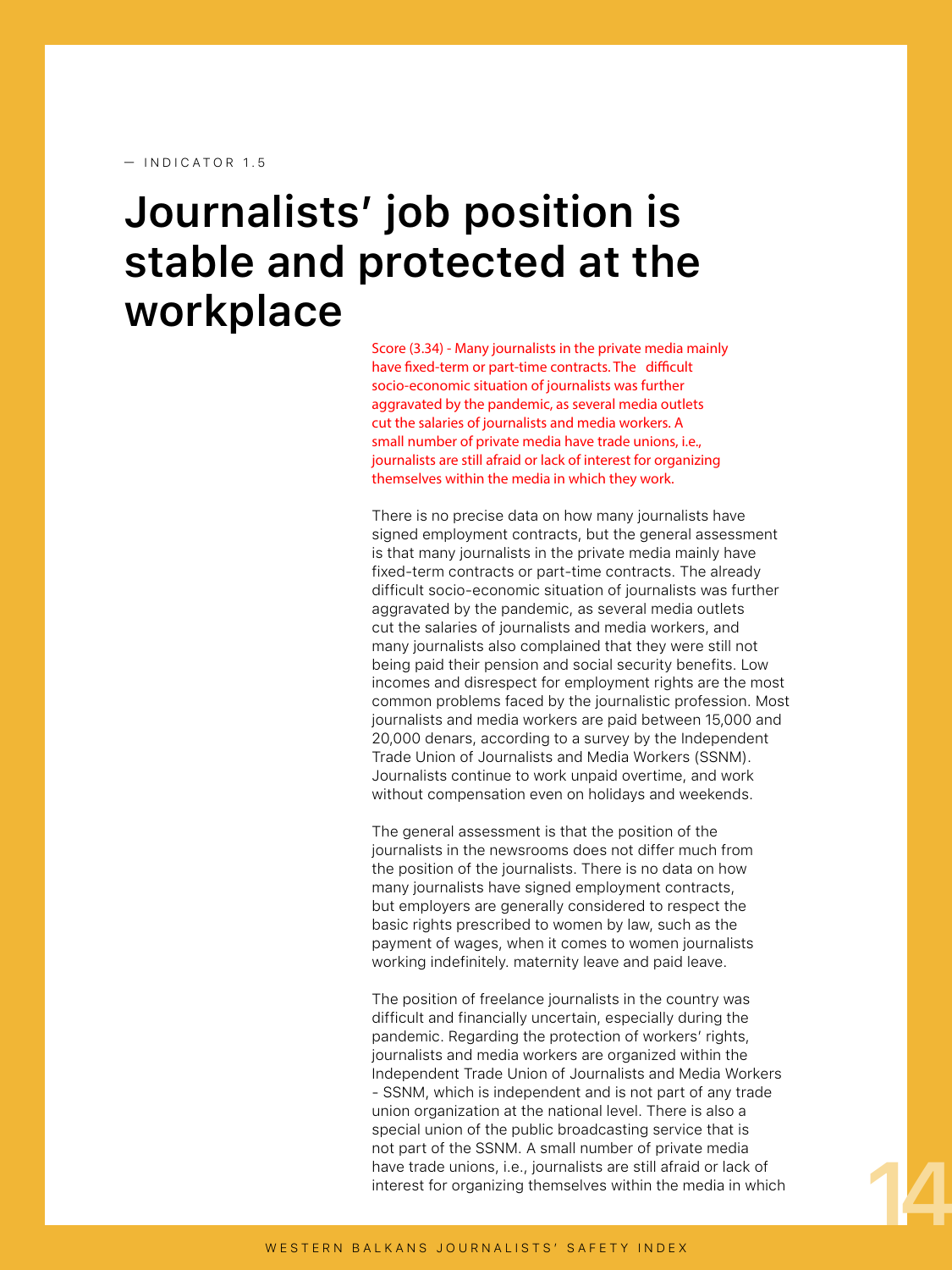— INDICATOR 1.5

they work. It is necessary to work on signing collective agreements with the private media. Journalists continue to not sue editors and media owners when their rights are violated. For example, last year there were no open court cases where a journalist sued a mobbing manager, and there was also no final verdict in this case. In the country, the journalists in the newsrooms do not receive free legal aid in situations when they are sued for defamation, insult, etc. In such situations, AJM offers free legal aid to journalists and provides legal protection in court proceedings in the country.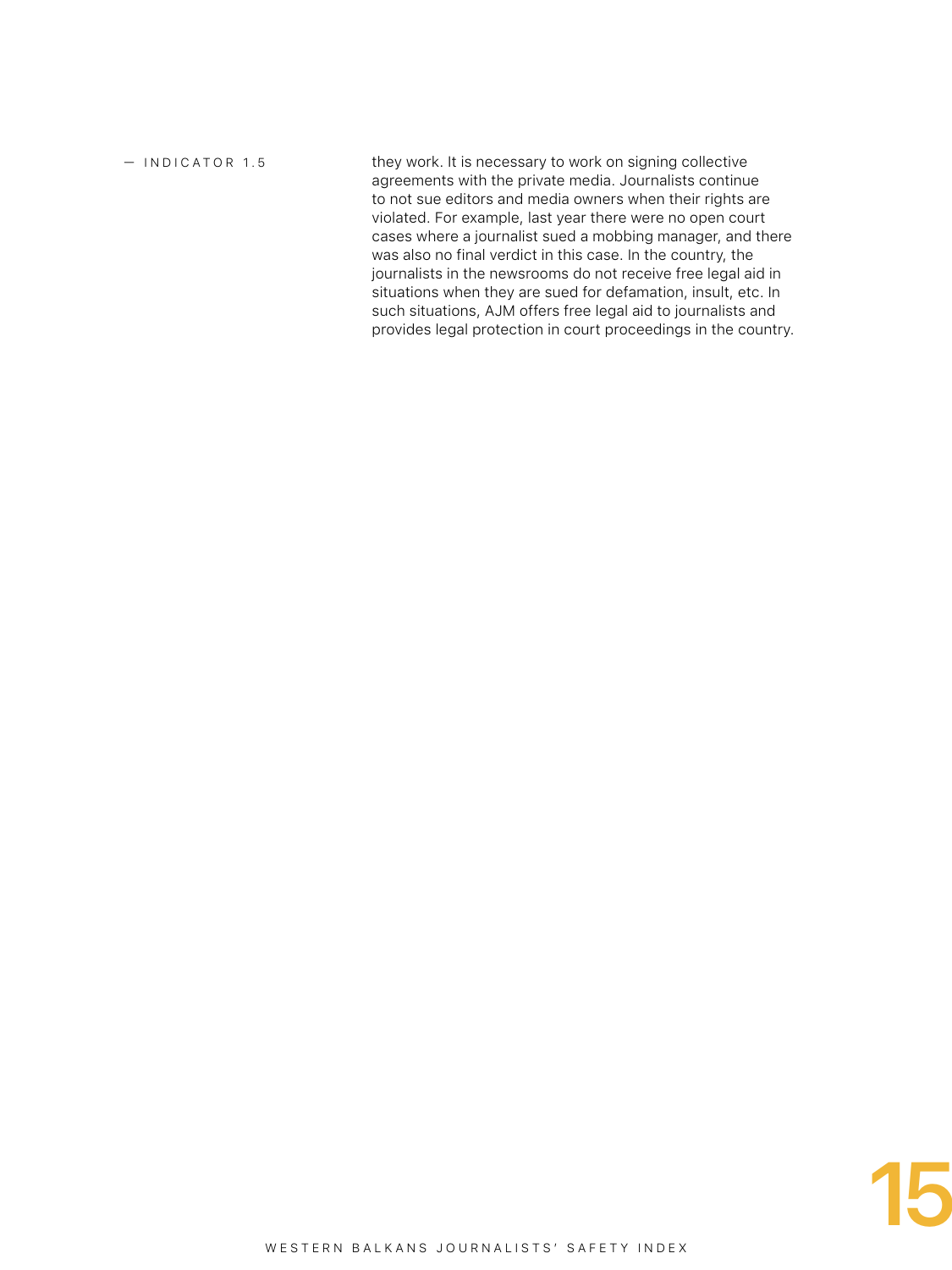## <span id="page-16-0"></span>Due Prevention II



Journalists and media actors have access to immediate and effective protective measures when they are threatened

Journalists and other media actors (whose lives or physical integrity are at a real and immediate risk) have access to special protection/safety...

Female journalists have access to legal measures and support mechanisms when faced with gender-based threats, harassment and violence

The practice of regular public condemnation of threats and attacks on journalists and media has been established

Police authorities are sensitive to journalists' protection issue



3.42 3.64 3.78 4.50

3.34

do not exist, officials encourage attacks on journalists and police officers treat journalists extremely harshly.

All institutional mechanisms are established for the immediate protection of journalists in the<br>event of attacks, officials clearly and systematically discourage attacks on journalists and police authorities treat journalists with respect.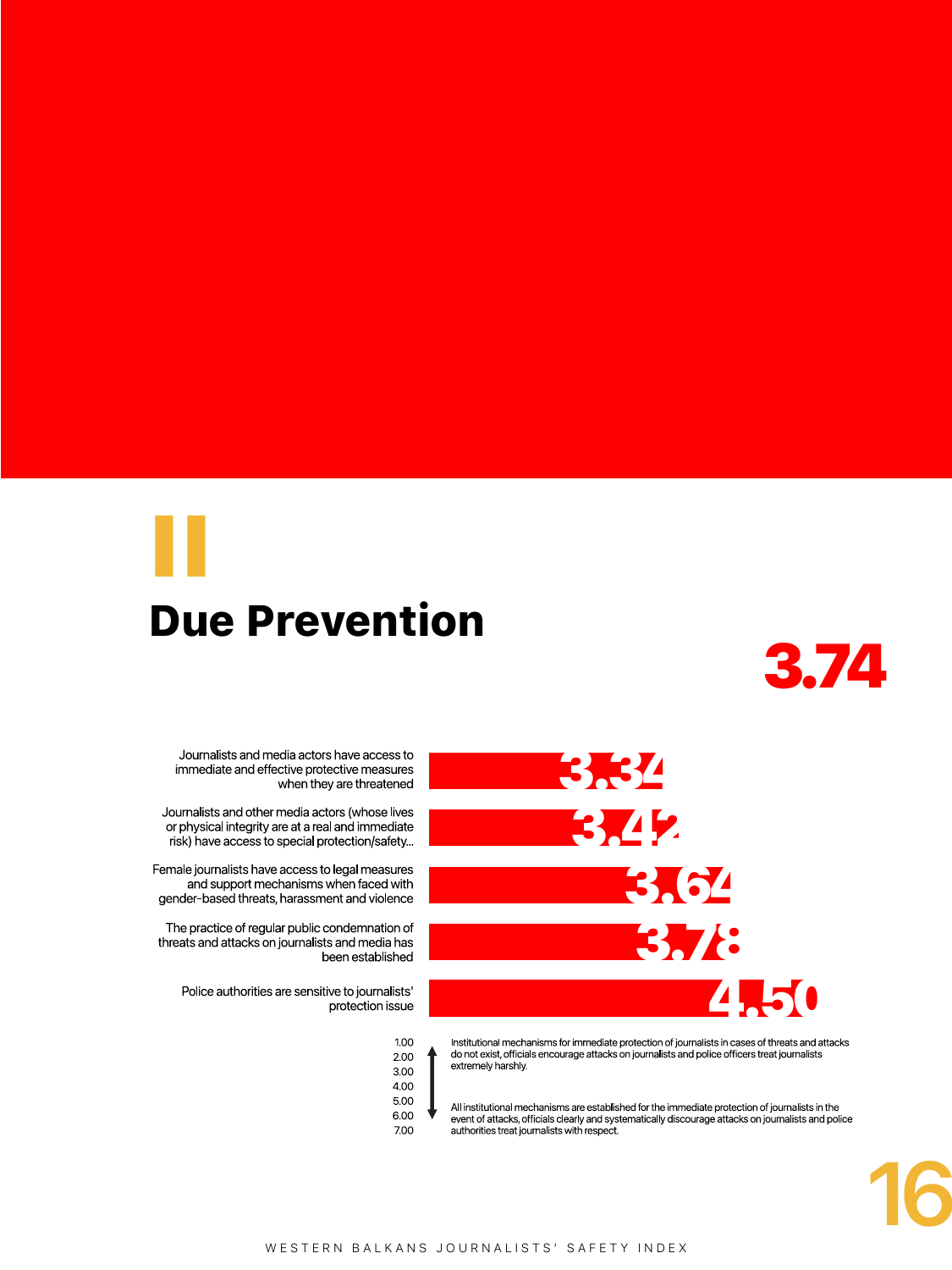### **Journalists and media actors have access to immediate and effective protective measures when they are threatened**

Score (3.34) - The established telephone line for fast and efficient assistance to journalists in case of attacks did not work. The journalists who were the subject of attacks had nowhere to turn to the institutions for immediate assistance and support, except for the Cybercrime Sector at the Ministry of Interior. Out of the registered online attacks (14 in total) on journalists, only two were prosecuted.

In 2018, the Ministry of Interior established for the first time a telephone line to support journalists and media workers, in cooperation with the OSCE Mission and the Independent Trade Union of Media Workers (SSNM). This mechanism aimed to provide support and advice to journalists and media workers in cases of blackmail, threats, verbal or physical assaults, online attacks, gender-based violence, destruction of personal and professional property, and attacks on newsrooms and journalists' homes. However, this free telephone line did not work in 2020, and reports of online attacks on journalists were submitted to the e-mail address of the Cybercrime Sector at the Ministry of Interior.

According to the AJM register, out of a total of 14 threats registered in 2020, eight were sent online or through social networks. All eight online attacks were reported to the Ministry of Interior, out of which for two of them the Ministry of Interior initiated a procedure to the Public Prosecutor's Office, followed by a court procedure and a final verdict for threats and insults against two journalists: the editor of TV Alfa, Iskra Koroveshovska and the journalist and deputy editor of the A1on portal, Meri Jordanovska, by Emil Jakimovski, a former employee of the Central Registry of Macedonia and a member of VMRO-DPMNE. In March 2020, the Basic Criminal Court in Skopje sentenced the intimidator to prison with a total duration of one year and 8 months.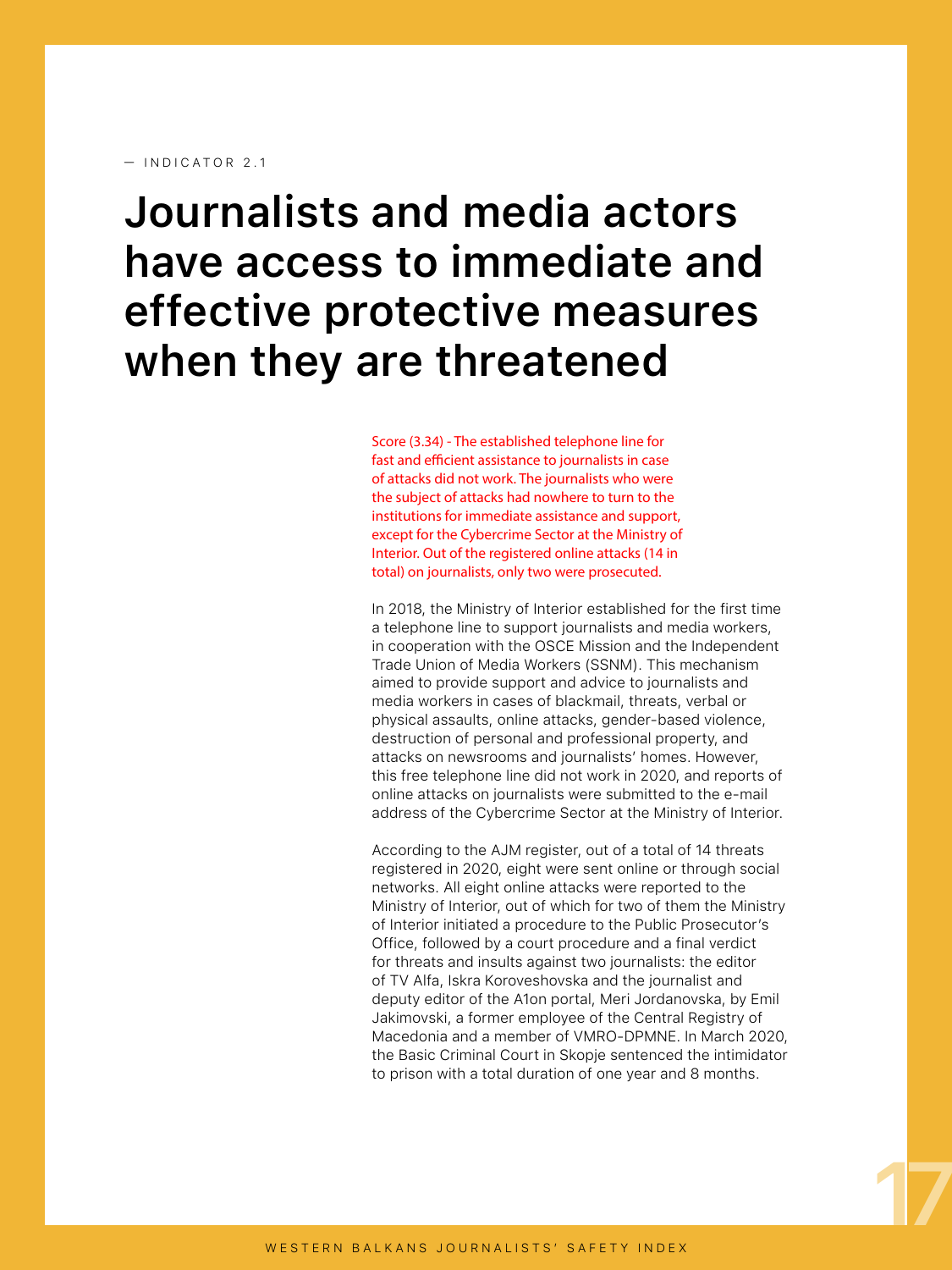**Journalists and other media actors (whose lives or physical integrity are at a real and immediate risk) have access to special protection/safety mechanisms**

> Score (3.42) - There are general provisions in the legislation according to which journalists could seek protection in case of a serious threat to their life from a person known, but it is not clear enough how practical such a procedure is. There is a procedure in the law, but the risk assessment procedure is not clearly defined.

The Law on Criminal Procedure of the RNM contains provisions that during the investigation procedure regulate the actions of the judicial authorities in order to prevent "the accused person from obstructing the conduct and smooth conduct of the criminal proceedings and the protection of the victim." From a formal-legal aspect, it is about the precautionary measures regulated in Article 146 of the Law on Criminal Procedure, more specifically paragraph 1, item 6, which reads "... 6) prohibition to approach or establish, i.e., maintain contacts or connections with certain persons", and is applied only when there is a known perpetrator of a crime, when there is a specific criminal charge and when a procedure has been initiated. These precautionary measures are proposed by the public prosecutor, and are determined by a pre-trial judge after assessing the seriousness of the situation, the type of crime, the danger to the victim, etc. This means that the law incorporates a general protection mechanism that journalists could use in the event of a serious threat to their lives, but this would be practically feasible only if the person being threatened is known, and not in situations of an unknown perpetrator. In 2020, there was only one case of a journalist requesting and receiving several days of police protection in front of her home due to threats to her life. Other cases in which journalists have requested physical protection by the Ministry of Interior have not been registered by AJM.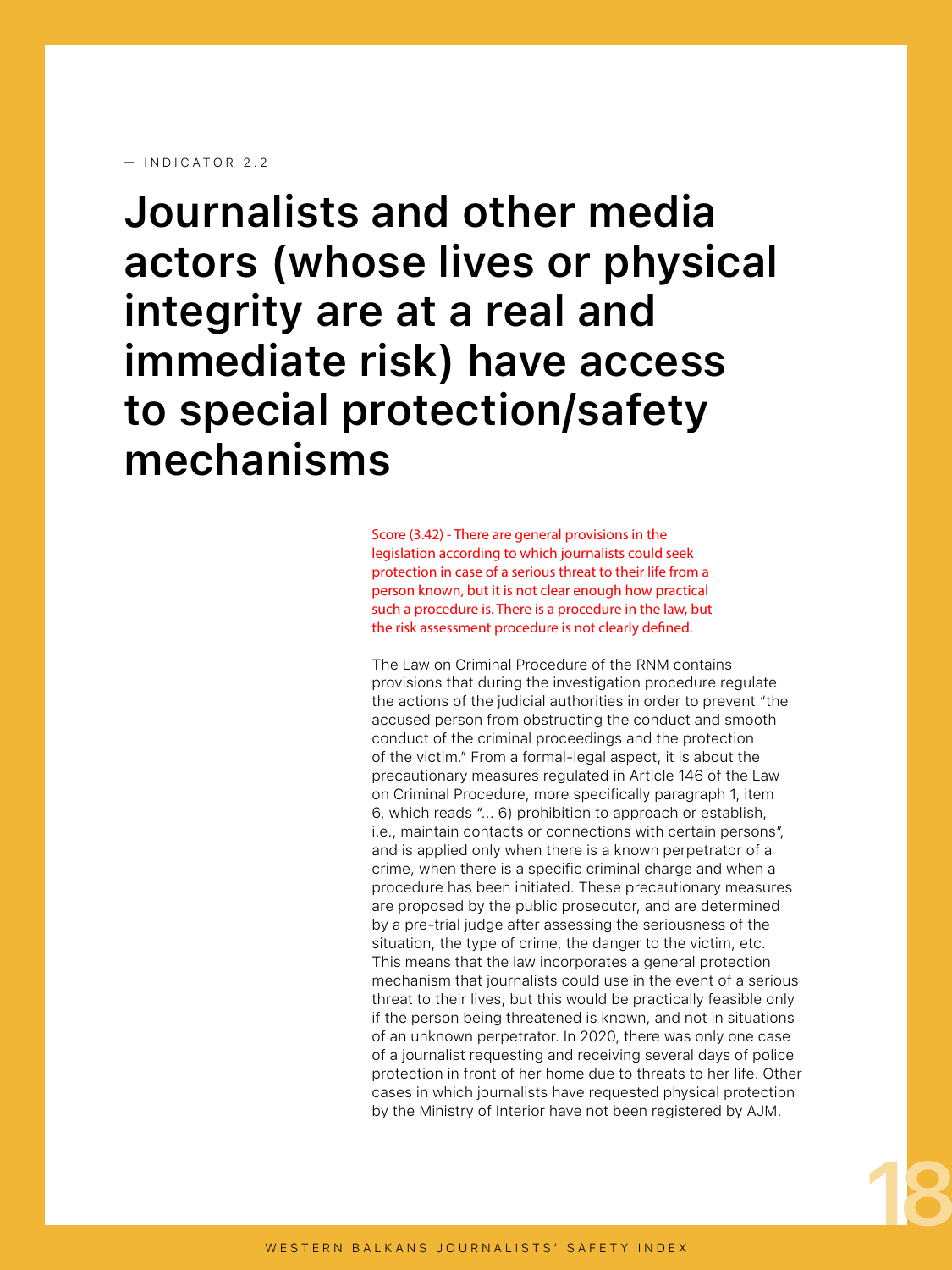**Female journalists have access to legal measures and support mechanisms when faced with gender-based threats, harassment and violence**

> Score (3.64) - In 2020, a mechanism for free legal aid for any victim of gender-based assault and violence, including woman journalists, has not yet been established. All attacks on women journalists were reported to the Ministry of Interior. Journalists in newsrooms rarely report cases of gender-based discrimination to the competent institutions. The Istanbul Convention was incorporated in the legislation adopted in the beginning of 2021. The practice indicates that there were a lot of gender-based threats and harassment towards female journalists.

North Macedonia ratified the Istanbul Convention in 2018, and its provisions are incorporated in the Law on Prevention and Protection from Violence against Women and Domestic Violence prepared during 2020 and adopted in January 2021. The law prohibits all forms of gender-based violence against women and domestic violence and guarantees basic mechanisms for effective protection of victims of any form of gender-based violence against women, as well as victims of domestic violence while respecting fundamental human rights and freedoms guaranteed by the Constitution and international agreements ratified in accordance with the Constitution of the RNM. In addition, this law contains obligation for the institutions to establish preventive measures for prevention and protection from any kind of gender-based violence and for free legal aid for victims of gender-based violence. Given that the Law was adopted in January 2021, such a system of support in 2020 has not been established in the country yet. According to the practice of AJM, women journalists victims of harassment, attacks and threats based on gender so far have reported the attacks to the Ministry of Interior. AJM does not have information on whether women journalists in 2020 filed complaints with the Commission for possible violation of rights related to gender-based violence.

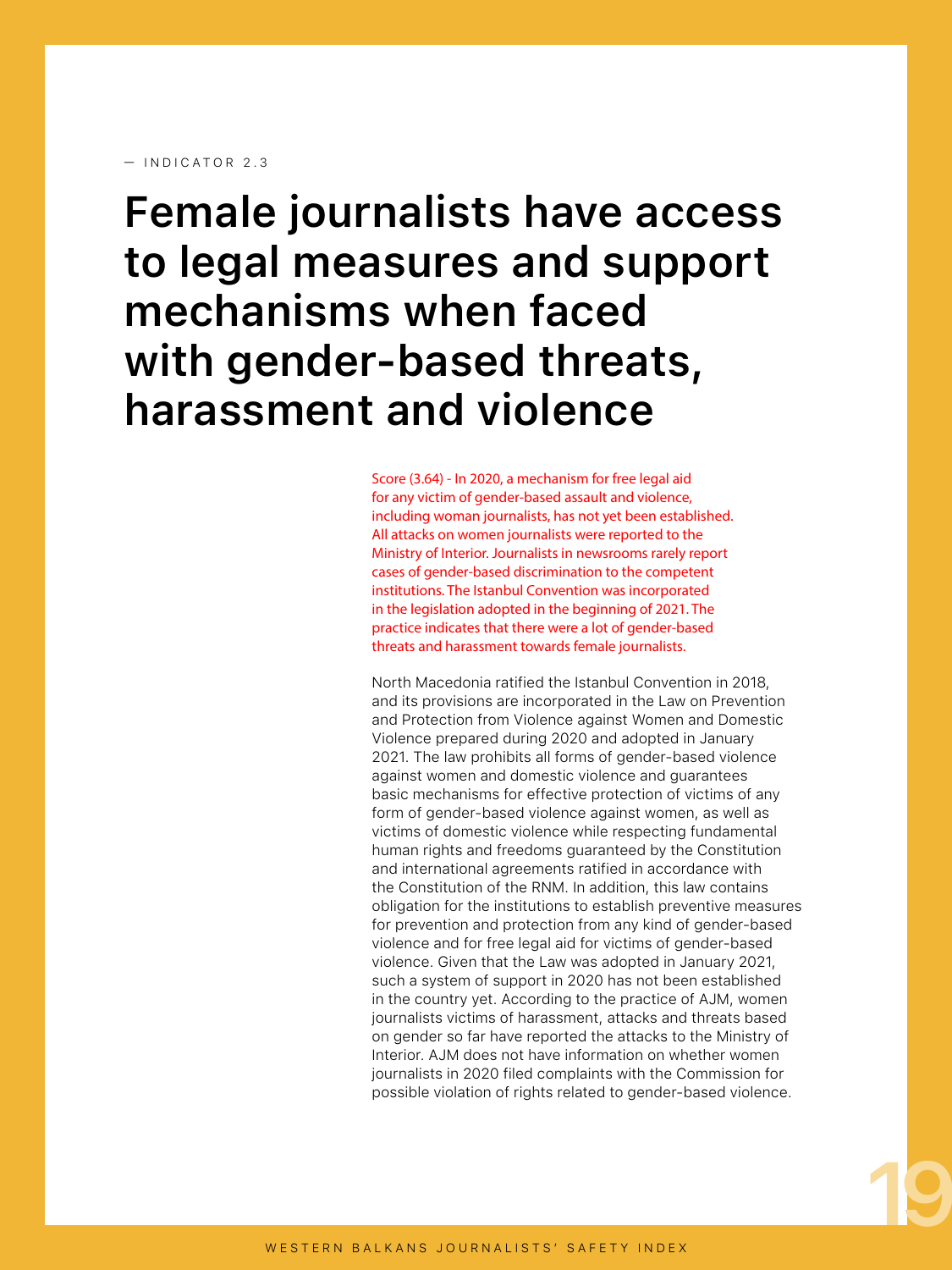#### $-$  INDICATOR 24

### **The practice of regular public condemnation of threats and attacks on journalists and media has been established**

Score (3.78) - The practice of public condemnation of attacks on journalists has been established, but there are examples of politicians and public officials insulting and threatening journalists and the media, thus creating environment for insecurity and fear among journalists.

In the past year, there have been several instances of elected or appointed officials clearly and unequivocally condemning attacks on journalists. However, there were exceptions when MPs or mayors publicly devalued or belittled journalists at press conferences. The most obvious negative example of attacking and insulting a journalist was that of the president of the political party "LEVICA", Dimitar Apasiev, who on his Facebook page publicly labelled and disparaged the journalist Dimkovikj because of her articles regarding the amendments to the Law on Financing of Political Parties. Apart from the attempt to publicly discredit the journalist Dimkovikj, her editor Meri Jordanovska and the media in which they work, Apasiev publicly encouraged other people to insult and threaten the journalists and the media in which they work. For this incident, AJM submitted a report to the Sector for Computer Crime and Digital Forensics with a request to respond appropriately and the Ministry of Interior to initiate a procedure.

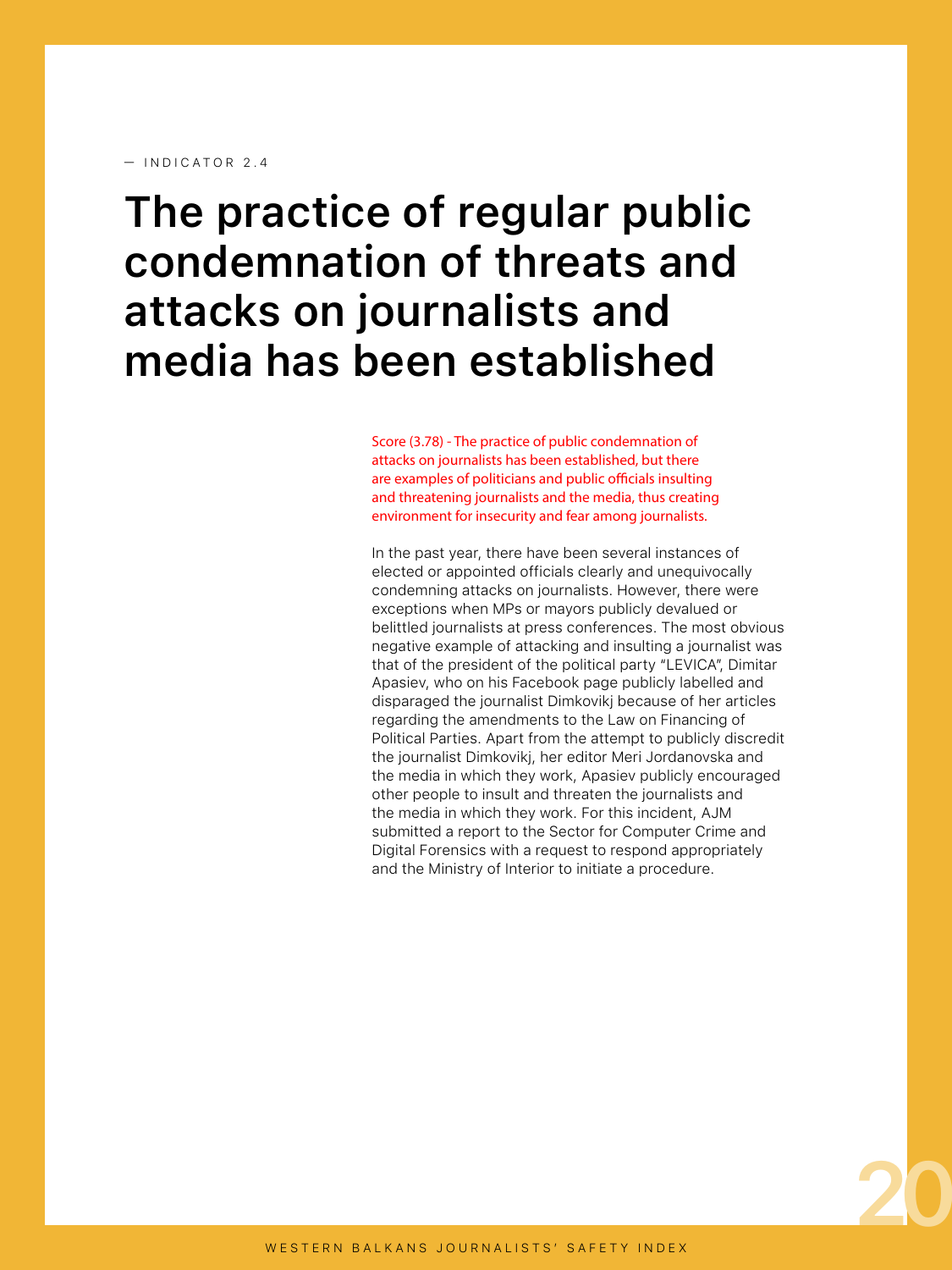### **Police authorities are sensitive to journalists' protection issue**

Score (4.50) - The Ministry of Interior conducts regular trainings for police officers, within which they are introduced to the basic standards for respect for human rights. The Ministry of Interior and AJM have established regular cooperation. During 2020, the attitude of police officers towards journalists and media workers was at a satisfactory level.

The training of police officers conducted within the Ministry of Interior also includes modules related to the introduction of basic human rights established by ratified international agreements and conventions. International standards for respect for human rights are embedded in the Code of Police Ethics, the Law on Police and other relevant laws that are the basis for the training conducted by the Ministry of Interior. In addition, AJM and the MoI jointly conducted specific trainings to familiarize police officers with the role of journalists in a democratic society. In 2020, due to the pandemic and the restrictions for gatherings, the cooperation between AJM and the Ministry of Interior in the context of conducting trainings was not realized.

A Memorandum of Cooperation was signed in December 2017, and in December 2019, a Protocol on Cooperation was established between AJM and the Ministry of Interior whose main goal is to develop, maintain and promote good relations between media workers and police officers. In the context of this AJM has published several manuals for journalists as well as for police officers: Manual for safety of journalists during high-risk events, Manual for ethics in journalism, Manual for professional, safe and ethical work of camera operators in the media.

During 2020, AJM did not notice any serious problems in the attitude of the police towards journalists and the media.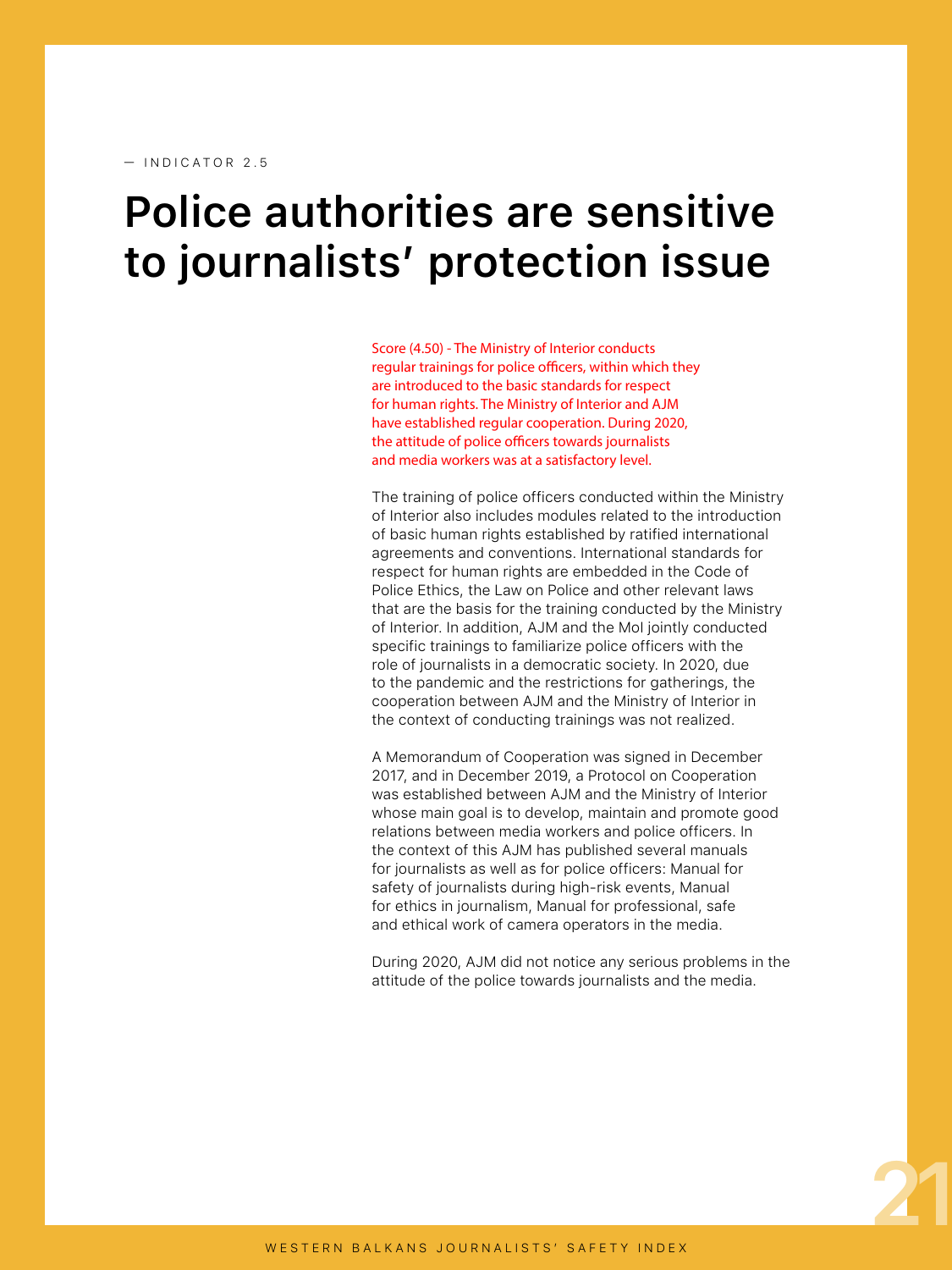<span id="page-22-0"></span>



Specialised investigation units and/or officers are equipped with relevant expertise for investigating attacks and violence against journalists

Investigations of serious physical attacks on journalists and other media actors are carried out efficiently (independently, thoroughly and promptly)

Journalists and other media actors are efficiently protected from various forms of online harassment

Investigations of all types of attacks and violence against journalists and other media actors are carriedout transparently

Quality statistics collection systems established by state authorities to stem impunity



3.29 3.28 3.46



Institutions do not investigate and do not sanction attacks on journalists, including online harassment, threats against the lives and physical safety of journalists and physical attacks on journalists and media.

Institutions are fully effective and transparent in investigating and sanctioning attacks on journalists, including online harassment, threats against the lives and physical safety of journalists and physical attacks on journalists and media.

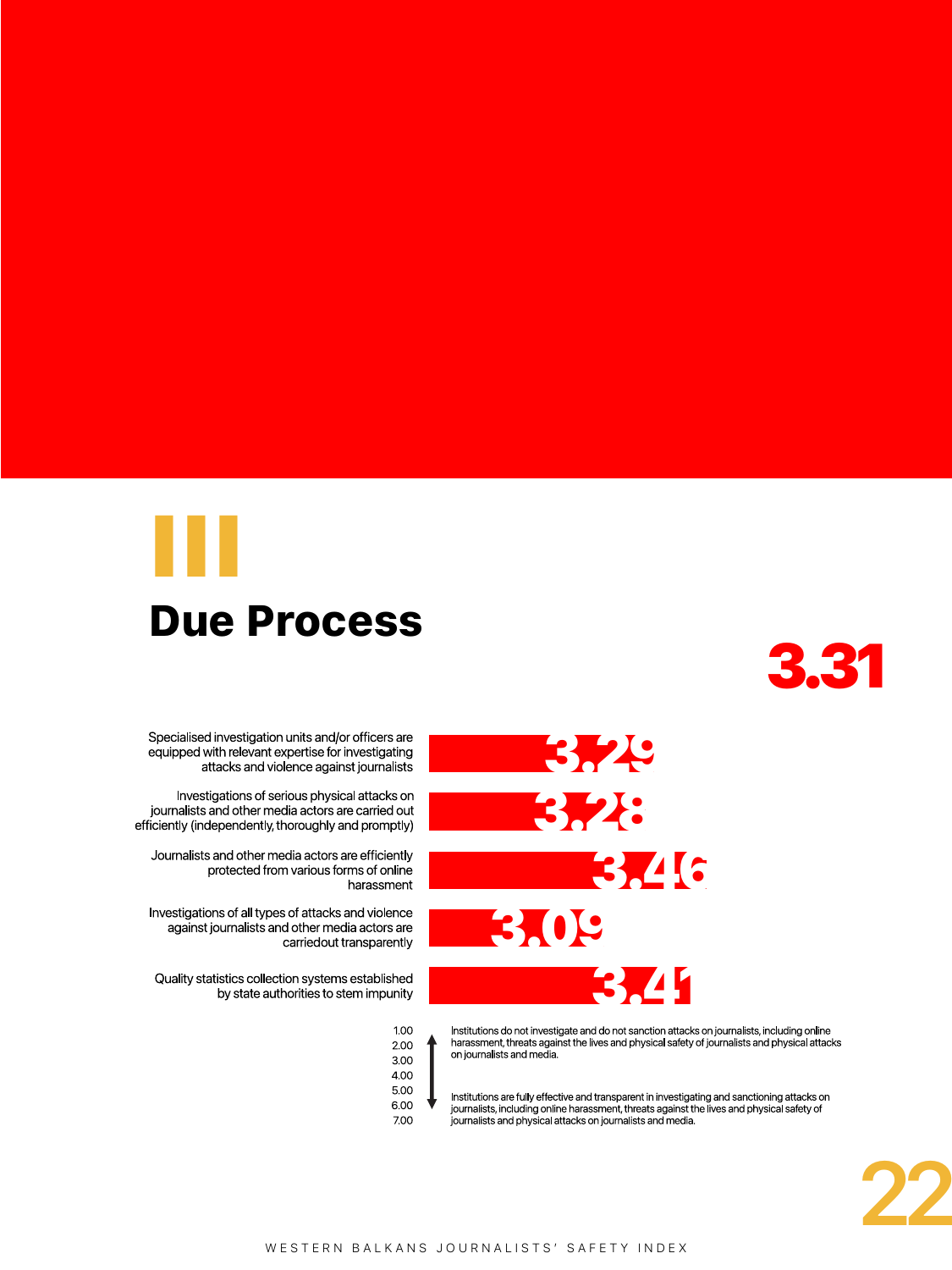#### — INDICATOR 3.1

### **Specialised investigation units and/or officers are equipped with relevant expertise for investigating attacks and violence against journalists**

Score (3.29) - There are no special departments or specially designated persons in the competent institutions to conduct investigations on the attacks on journalists. No specific guidelines have been adopted that can help conduct investigations more efficiently. There is cooperation between the competent institutions, but it does not result in sufficient efficiency in identifying the perpetrators of the attacks. The public prosecutors are quite inert in initiating procedures.

The competent institutions have not yet established special departments or designated staff responsible for conducting investigations and proceedings related to acts of violence against journalists. During 2020, AJM raised this issue during meetings with representatives of the Ministry of Justice and the Basic Public Prosecutor's Office. The initiative was met with a positive response to establish such departments and to train staff in the future, but despite the AJM requests specifically from the BPPO, there are no changes in their structure regarding these issues.

There are no special instructions in the institutions for effective detection and prosecution of the perpetrators of attacks and threats against journalists. Separate guidelines in this regard include the documents prepared by AJM in cooperation with the Ministry of Interior: "Manual for the safety of journalists during high-risk events", "Guidelines for professional reporting on violent extremism and terrorism" and "Information Protocol" for cases related to violent extremism and terrorism".

The cooperation between the Ministry of Interior and the Public Prosecutor's Office regarding the effective conduct of investigations into the attacks on journalists and media workers seems to be at a satisfactory level. There is a need to improve the capacity of the Ministry of Interior in this regard by establishing a public register for attacks on journalists and media workers and its regular updating.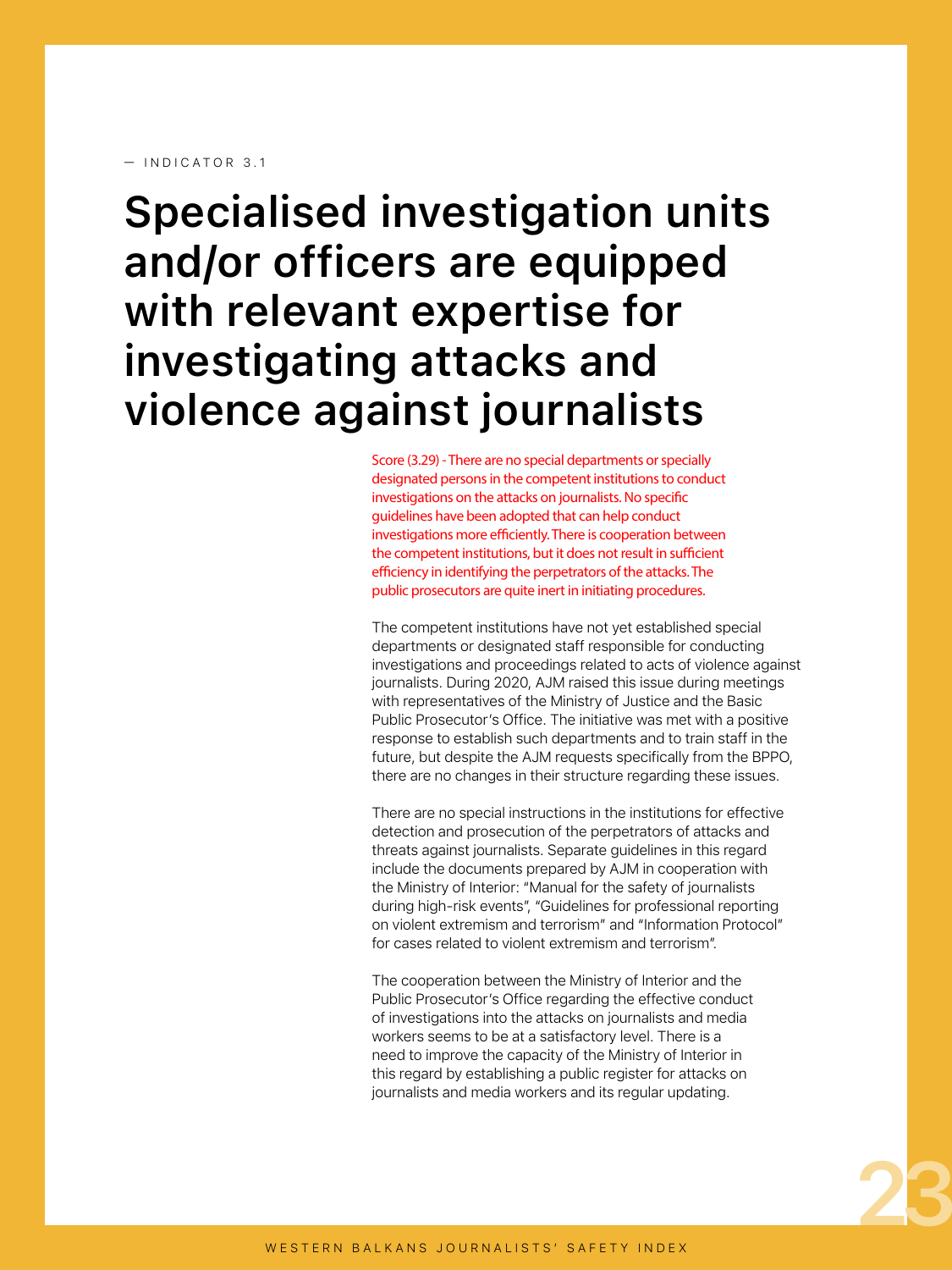**Investigations of serious physical attacks on journalists and other media actors are carried out efficiently (independently, thoroughly and promptly)**

> Score (3.28) - Investigations are generally slow and ineffective, and no charges have been brought against individual attacks on journalists. Attacks on journalists are sometimes not qualified as crimes, forcing journalists to file private lawsuits instead of being prosecuted ex officio.

In 2020, there was only one attack, i.e., threat to the life of a journalist, for which a procedure was initiated ex officio, primarily due to the fact that he was a perpetrator of several crimes, some of which were not related to threats or attacks on journalists. Other attacks on journalists for which requests for criminal proceedings were filed, the Public Prosecutor's Office rejected with the explanation that it is incompetent to act ex officio i.e., the Criminal Code limits that such jurisdiction.

The only positive example of proper qualification of the crime and sanctioning of the perpetrator is the case of the journalist Meri Jordanovska, to whom the threatener sent a message through the social network Telegram with the threat that "he will create an obituary". An indictment was filed for these threats for the crime of endangering security, and the court procedure ended in March 2020 with a verdict by which the perpetrator was sentenced to 1 year and 8 months in prison. An appeal was lodged against the verdict, but the appeal was rejected and the verdict was upheld by the appellate court.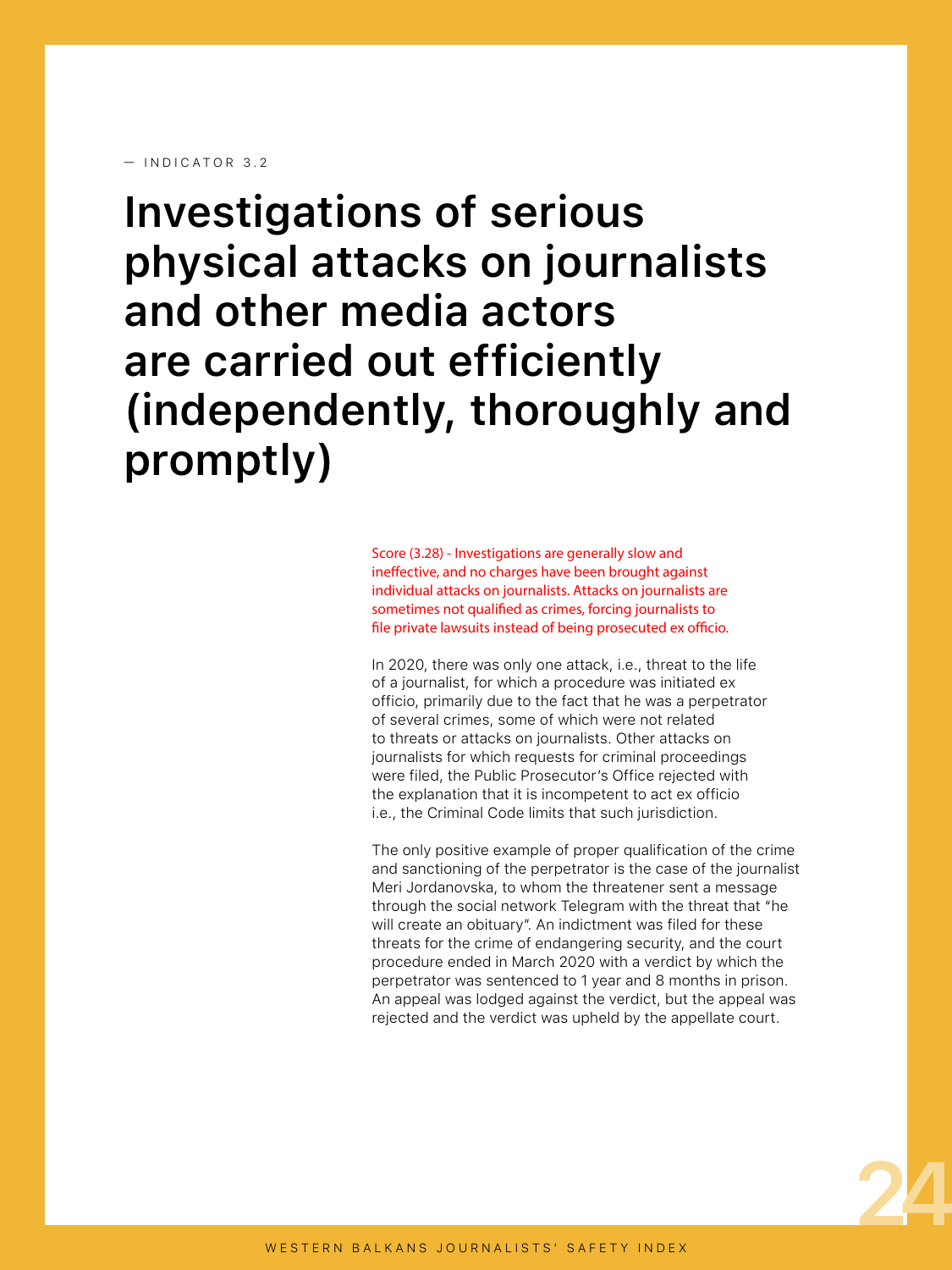### **Journalists and other media actors are efficiently protected from various forms of online harassment**

Score (3.46) - The Criminal Code does recognize harassment as a criminal offence. 8 serious online threats against journalists have been registered. The Ministry of Interior did not react effectively enough and did not provide any information on how it acted in five of the six reported cases of online attacks on journalists in 2020.

The Law on Criminal Procedure in Article 394-d, which deals with the dissemination of racist and xenophobic material through a computer system, threats to life and attacks on journalists, does not directly oblige law enforcement authorities to act ex officio in cases where there are explicit examples of life threats against journalists. As a result, journalists and media workers so far have been forced to file private lawsuits for this type of offense. It is rare for a journalist to sue privately for online threat or harassment, and due to that, these cases often remain unresolved and contribute to creating a climate of impunity.

According to AJM statistics, the total number of registered threats in 2020 was 14, of which 8, were sent through online platforms. Out of these, two were life-threatening journalists. Out of a total of eight, six were reported to the Sector for Computer Crime and Digital Forensics at the Ministry of Interior. In one case, the Ministry of Interior informed AJM that it was incompetent to act with legal advice the injured parties privately to sue for endangering personal safety. For the other five cases, AJM sent an official letter to the Ministry of Interior requesting information on the status of the proceedings, but the Ministry of Interior did not submit a response.

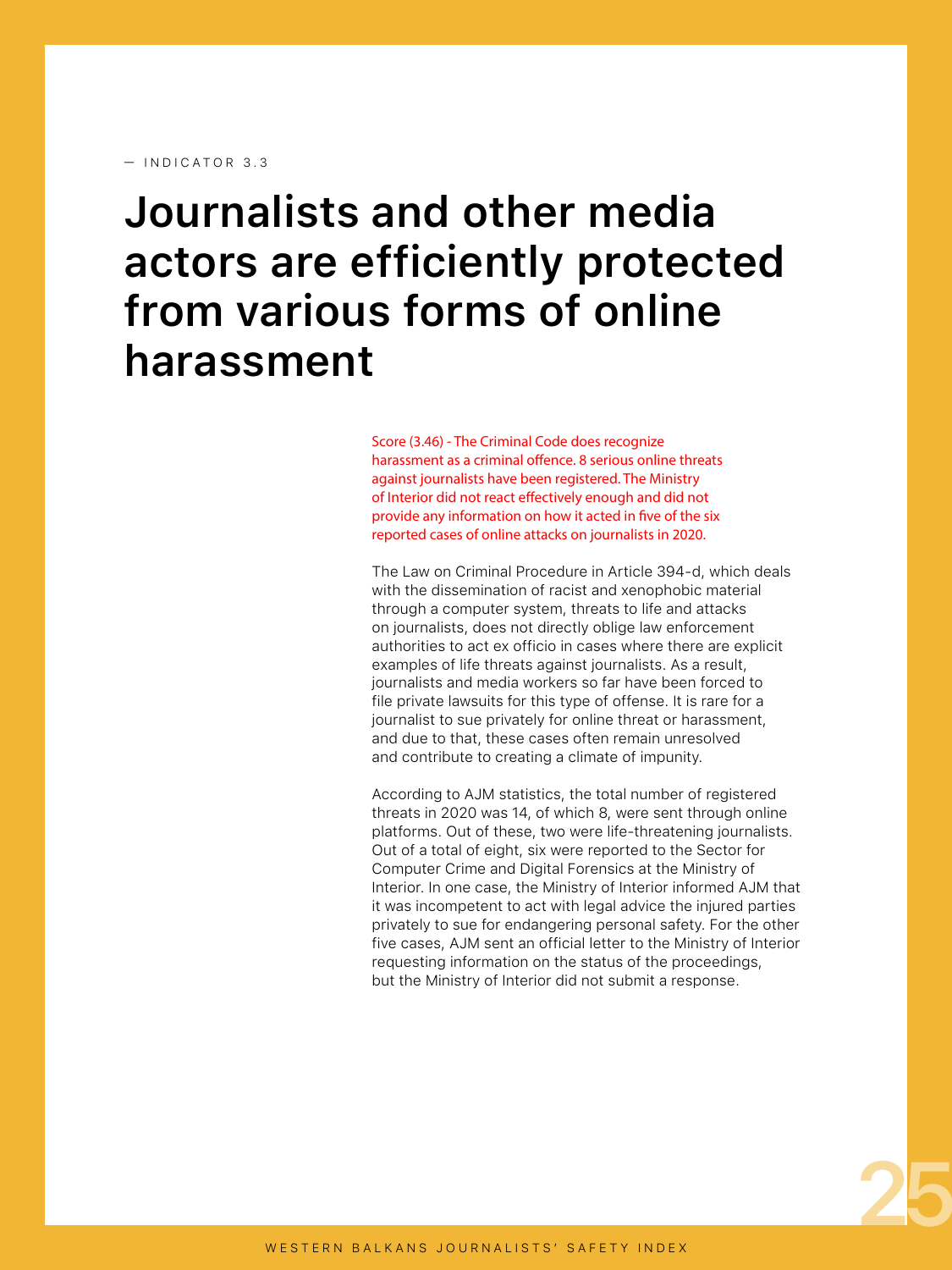#### $-$  INDICATOR 3 4

**Investigations of all types of attacks and violence against journalists and other media actors are carried out transparently**

> Score (3.09) - The general assessment is that the courts are not transparent enough in terms of conducting court proceedings for attacks on journalists or the media. The Basic Civil and Criminal Court in Skopje does not provide detailed information on court proceedings for attacks on journalists that have taken place in recent years. The courts do not have the practice of informing the public about proceedings against journalists or in which journalists are parties due to violation of their rights in the direction of breached security. In addition, the automatic case management information system (ACMIS) does not provide the opportunity for precise search for past and current procedures in which the parties are journalists and thus the public has more difficulty accessing this information.

The general assessment is that the courts are not transparent enough in terms of conducting court proceedings for attacks on journalists or the media. The Basic Civil and Criminal Court in Skopje does not provide detailed information on court proceedings for attacks on journalists that have taken place in recent years. The courts do not have the practice of informing the public about proceedings against journalists or in which journalists are parties due to violation of their rights in the direction of breached security. In addition, the automatic case management information system (ACMIS) does not provide the opportunity for precise search for past and current procedures in which the parties are journalists and thus the public has more difficulty accessing this information.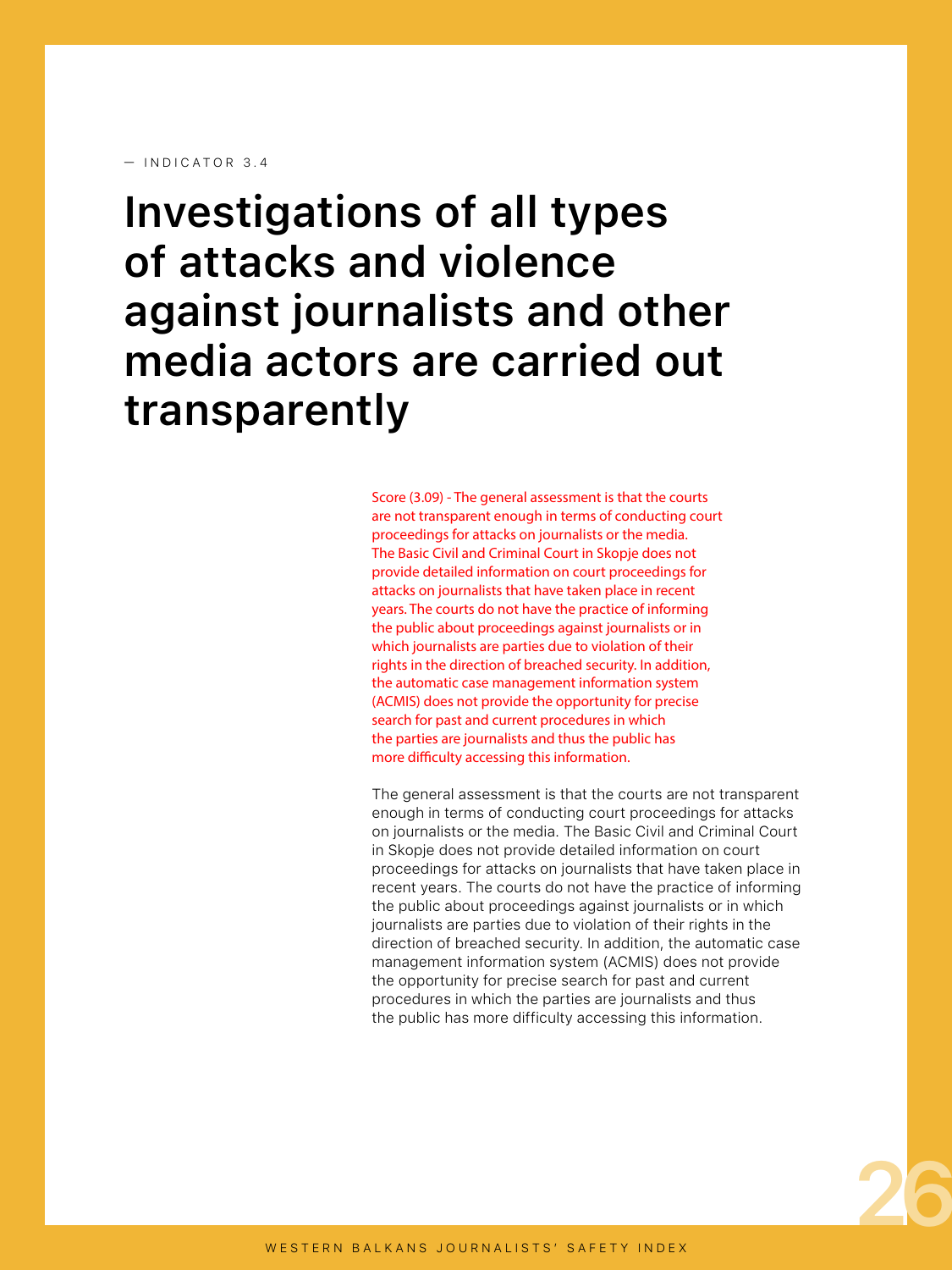### **Quality statistics collection systems established by state authorities to stem impunity**

Score (3.41) - The competent institutions and courts have not established quality statistical systems, based on which they can submit accurate and disjointed data on all court proceedings in which journalists or media are parties. The courts' databases do not allow disaggregation of the data.

The Ministry of Interior has not established a register of statistics on attacks and threats against journalists. The Ministry of Interior has issued a statement only once in 2018, in which it published statistics on the number of attacks on journalists and media. Neither the civil nor the criminal court in Skopje is able to provide detailed information regarding the cases in which journalists appear as a party to the proceedings. Their justification is that the new case management system (ACMIS) is based on codes, not the names and professions of the parties. During 2020, AJM managed to obtain only information from the Basic Civil Court that there are a total of thirty-three active cases of defamation and insult in which a journalist or media outlet appears as a party.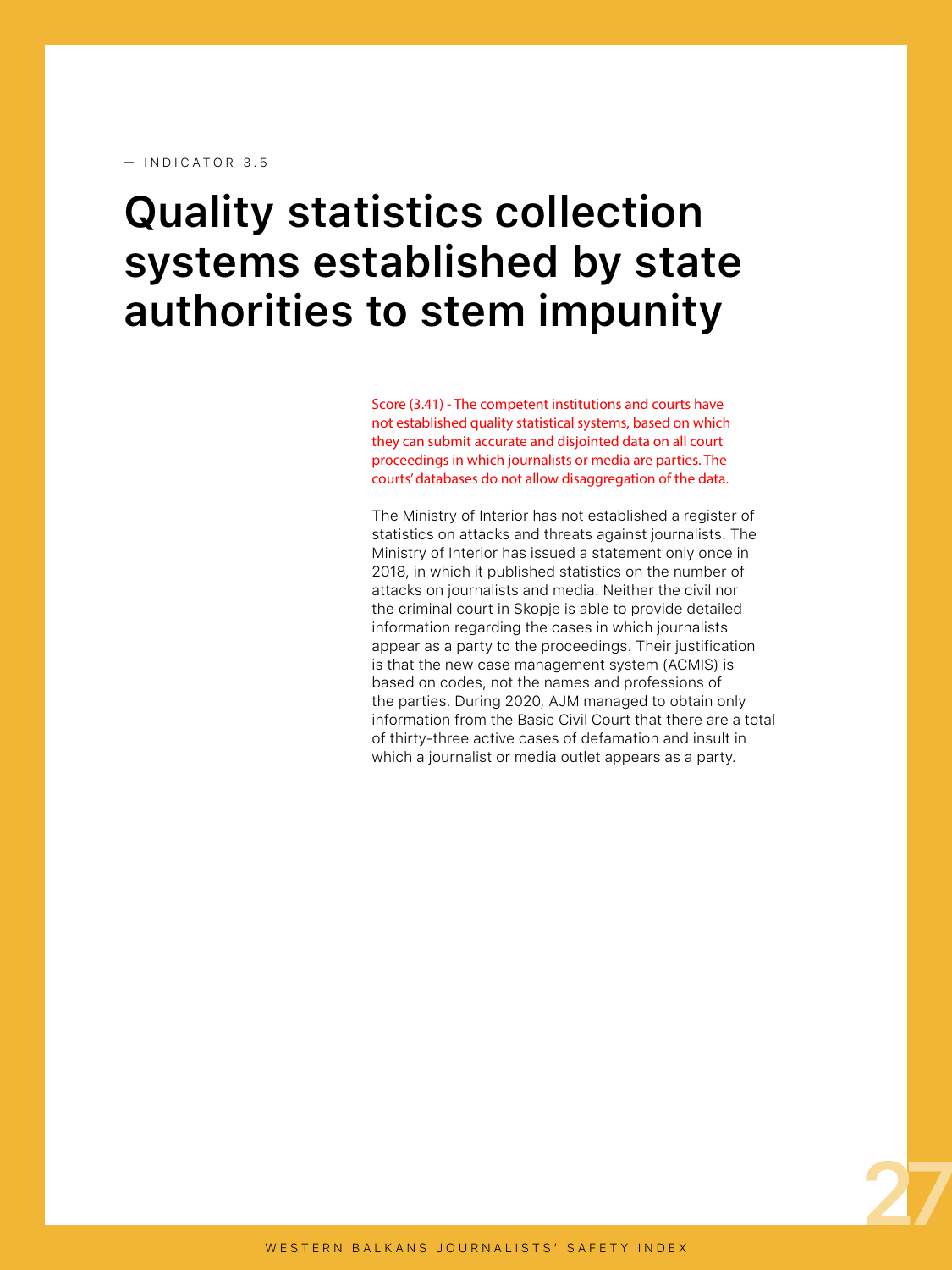## <span id="page-28-0"></span>Actual Safety IV



Non-physical threats and harassments

Threats against the lives and physical safety of journalists

Actual attacks

hreats and attacks on media outlets and journalists' associations

| 1.00 |  |
|------|--|
| 2.00 |  |
| 3.00 |  |
| 4.00 |  |
| 5.00 |  |
| 6.00 |  |
| 7.00 |  |



journalists and media organisations, including killings.

There have been no cases of actual attacks, no threats against the lives and physical safety of journalists, nor there have been non-physical threats and harassment against the journalists and media.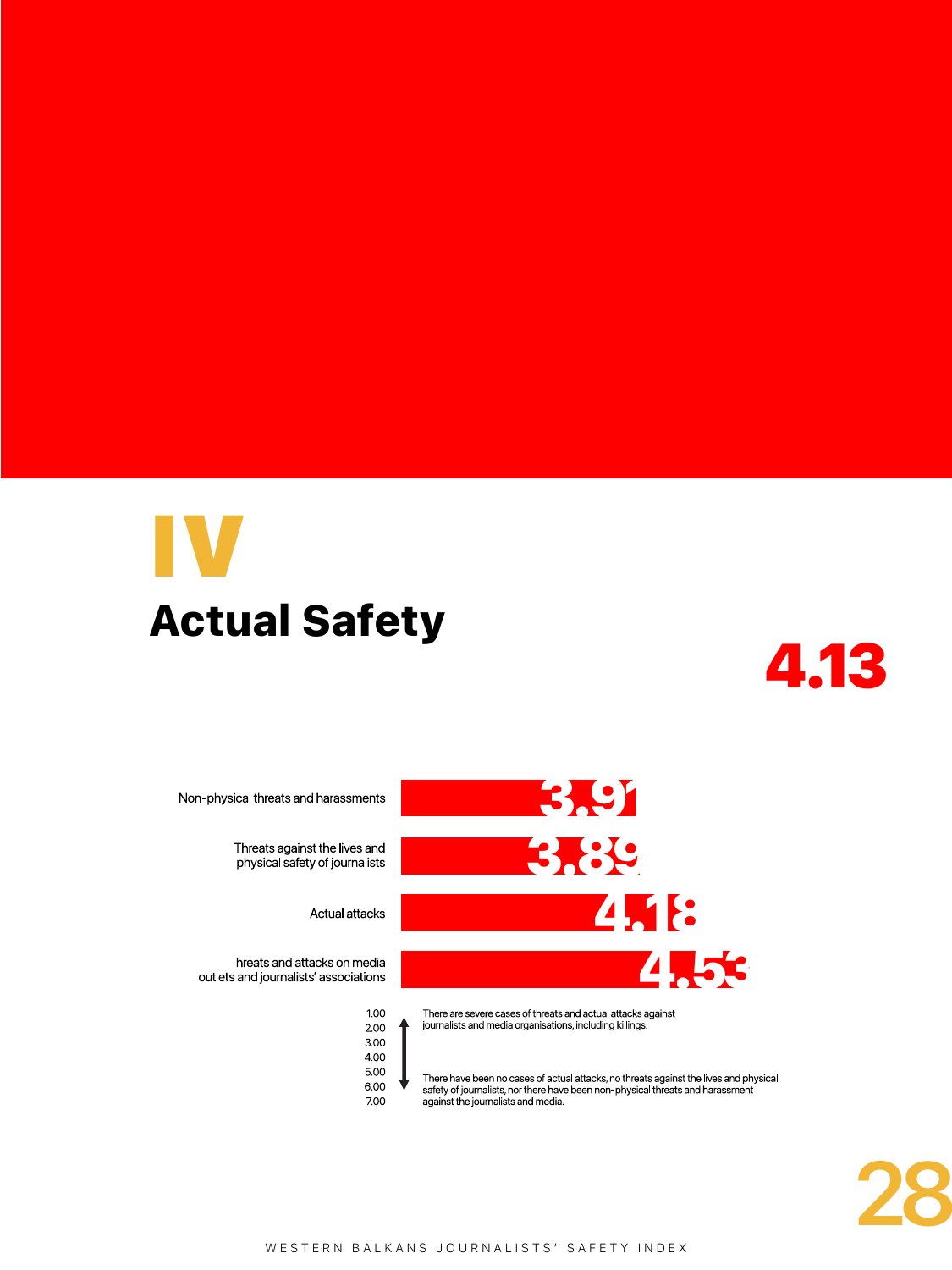### **Non-physical threats and harassments**

These may include: surveillance or trailing; harassing phone calls; arbitrary judicial or administrative harassment; aggressive declarations by public officials; other forms of pressure that can jeopardise the safety of journalists in pursuing their work. These types of threats do not include mobbing and bulling in the working environment.

Score (3.91) - Only some of the listed types of threats occurred in 2020 (7 in total) that are not aimed at endangering the physical safety of journalists, but still attackers are former officials, individuals close to political parties and (in one case) police officers.

In the past year, AJM recorded 7 such attacks:

- Threats and insults directed at the journalist of A1on, Meri Jordanovska by Emil Jakimovski, former employee of the Central Registry of Macedonia and member of VMRO-DPMNE;
- Threats and insults addressed to the editor of TV Alfa, Iskra Koroveshovska by Emil Jakimovski, former employee of the Central Registry of Macedonia and member of VMRO-DPMNE;
- Threatening message to the journalist of TV24, Misko Ivanov from Boban Petrovski;
- Threats against the journalist Furkan Saliu from TV Klan by police officers from the security of the former Minister of Interior, Nake Chulev;
- Threats through Facebook to the journalist Miroslava Burns, due to a text about a wedding in Tetovo during the epidemic of COVID-19;
- Several threats through social networks against the journalist Aneta Dodevska from TV24;
- Threats and harassment through social networks towards the journalist Natasha Stojanovska from Telma TV.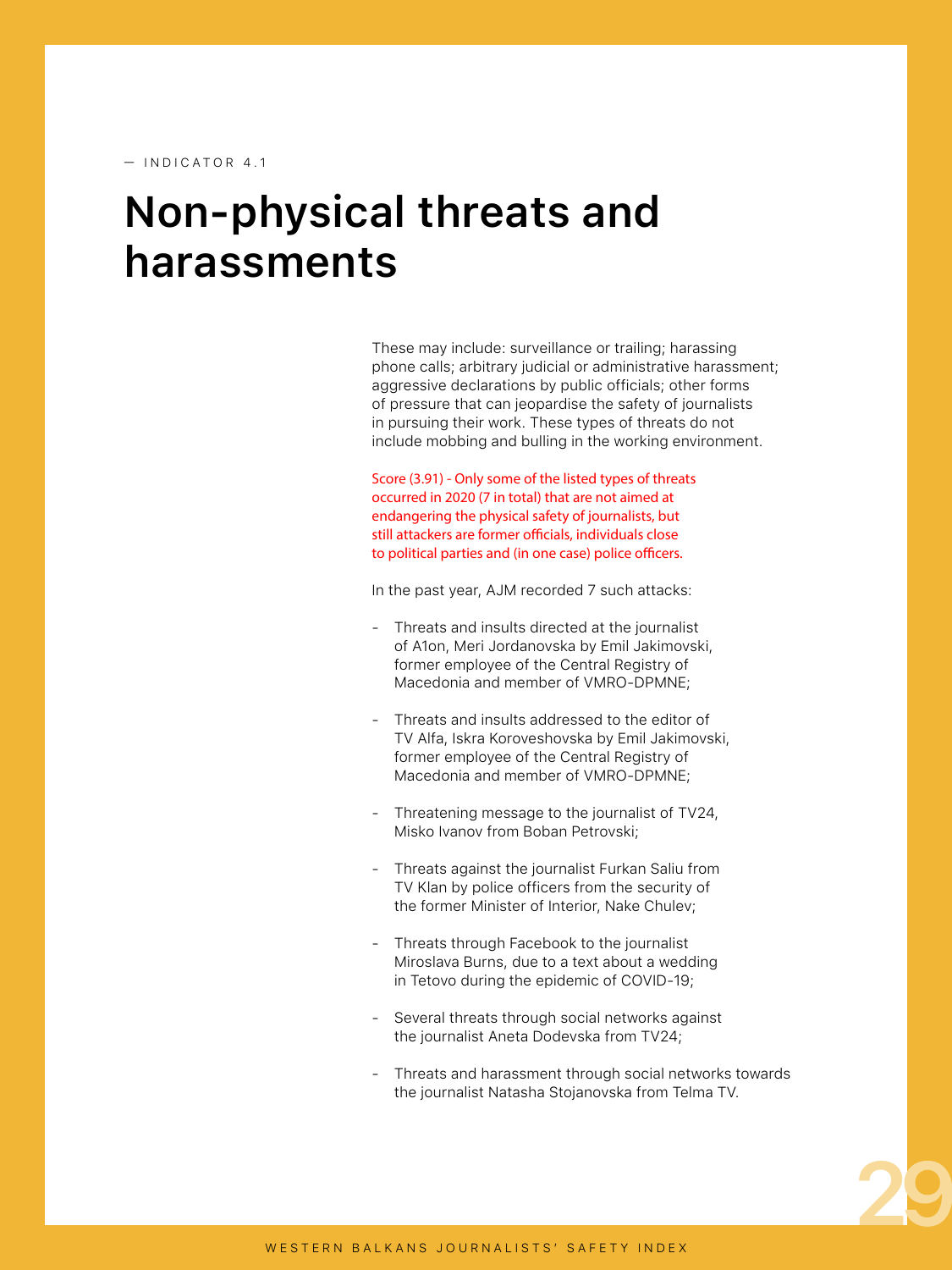### **Threats against the lives and physical safety of journalists**

These may include: references to killing journalists, journalists' friends, family or sources; references to making physical harm against journalists, journalists' friends, family or sources. These threats may be: made directly or via third-parties; conveyed via electronic or face-toface communications; may be implicit as well as explicit.

Score (3.89) - 3 threats were registered in 2020, aimed at endangering the physical safety or life of journalists. However, it is worrying that the attackers are politicians or individuals close to political parties.

AJM has recorded a total of 3 such attacks in 2020:

- Threats by telephone to the journalist of TV21 Almedina Ismajli, addressed by Neshat Ademi, former member of the Alliance for Albanians;
- Insults and calls for violence against the journalist of TV 24, Gorazd Chomovski addressed by the President of the party GROM, Stevcho Jakimovski;
- Direct threats to life sent through the social network Twitter to the journalist Tanja Milevska, MIA correspondent from Brussels.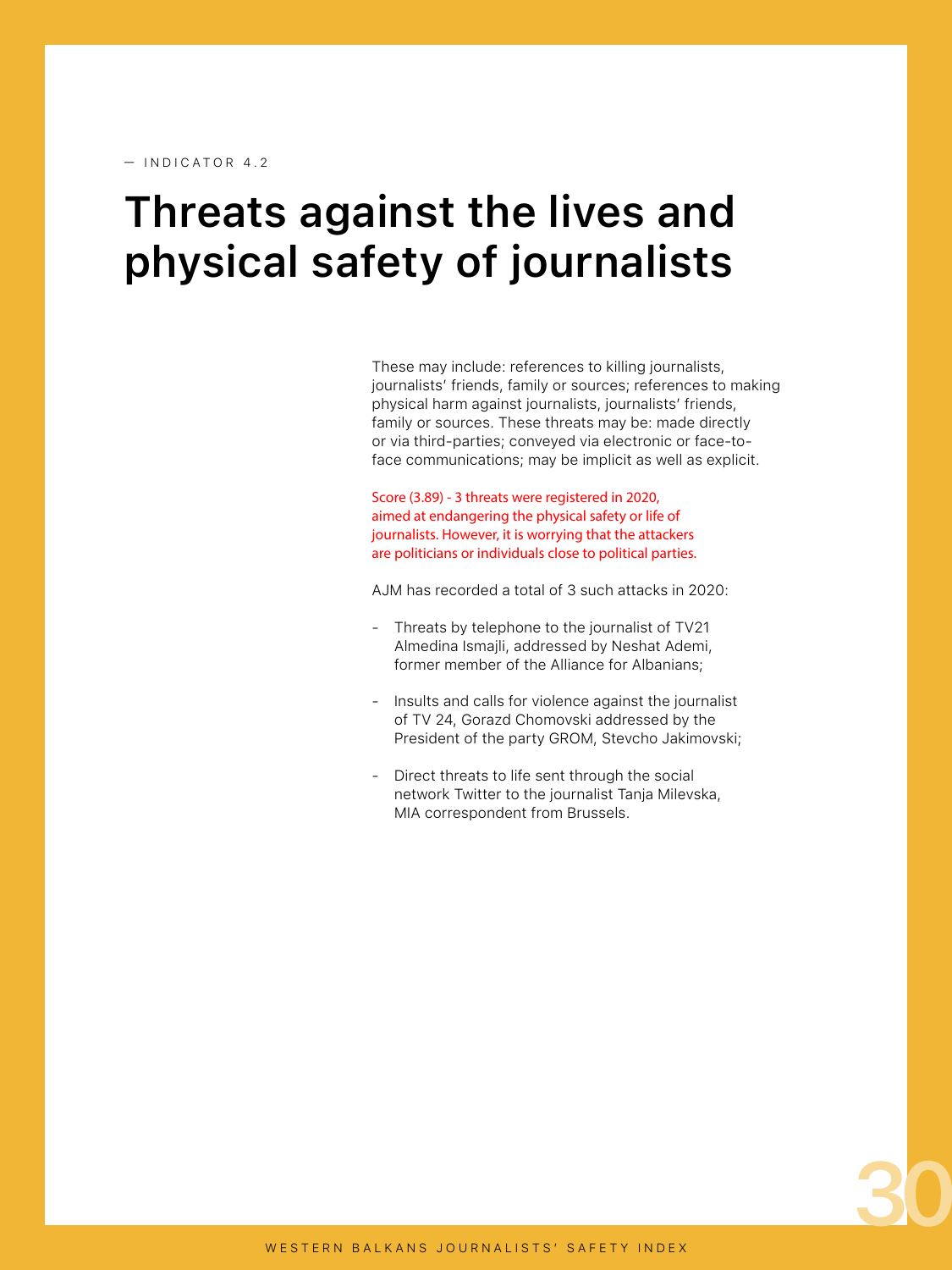### **Actual attacks**

These may include: actual physical or mental harm, kidnapping, invasion of home/office, seized equipment, arbitrary detention, failed assassination attempts, etc.

Score (4.18) - Two physical attacks on journalists were registered in 2020. In both cases, there are indications that the attackers are individuals close to political parties.

Last year, AJM registered two attacks of this type:

- The journalist and editor of the Leader portal, Ljupcho Zlatev, was attacked in a bar in Skopje;
- An unknown person attacked journalist Milka Smilevska and camera operator Jorde Angelovikj from Al Jazeera during a protest of the political party VMRO-DPMNE in the centre of Skopje.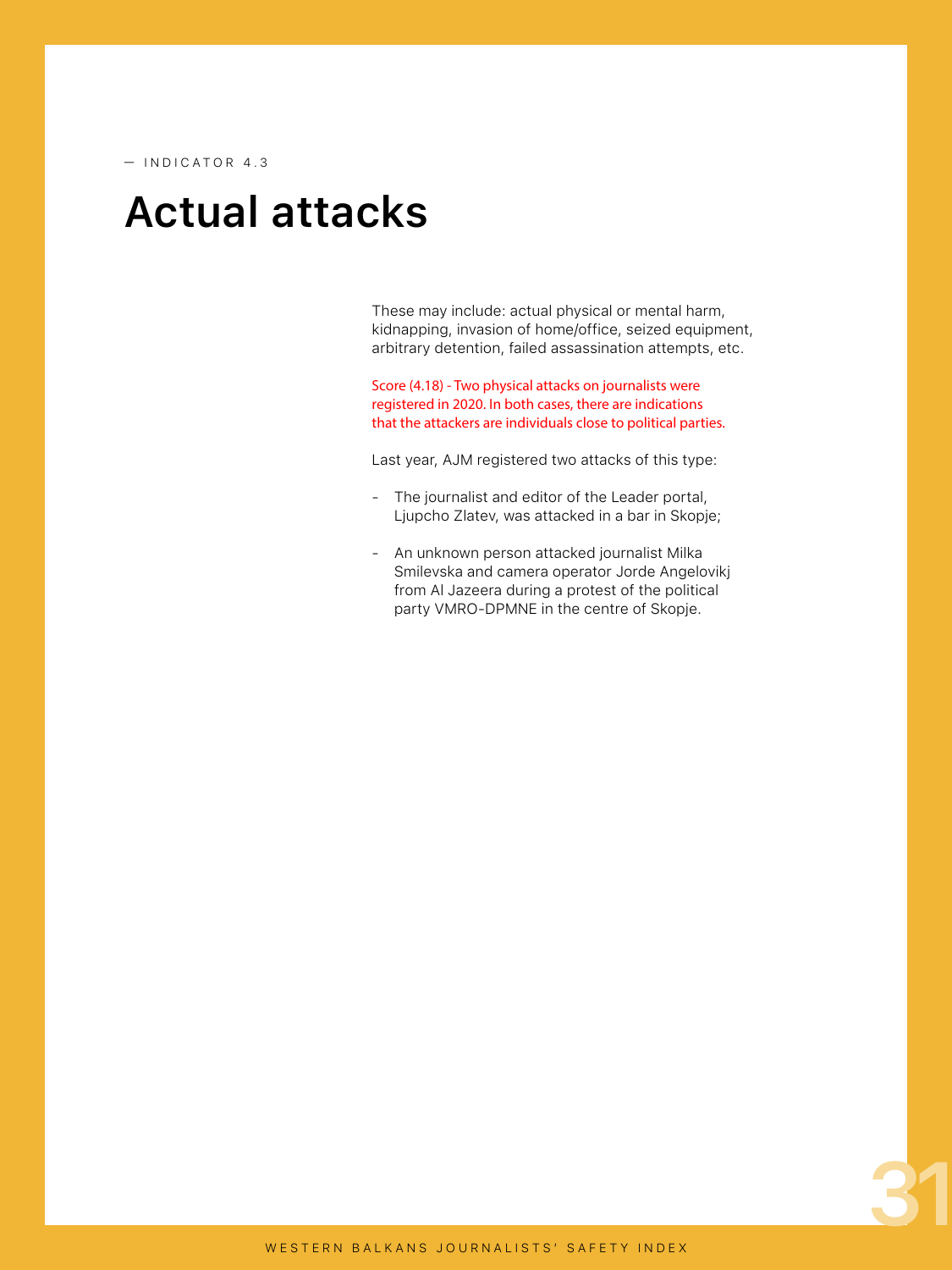— INDICATOR 4.4

### **Threats and attacks on media outlets and journalists' associations**

Threats may include: harassing phone calls; arbitrary judicial or administrative harassment; aggressive declarations by public officials; other forms of pressure (inscriptions, threatening posts etc.). Actual attacks may include: invasion of offices, seized equipment, broken equipment, vehicles etc.

Score (4.53) - Two cases of threats against the media were registered. In both cases, the threats against the media are due to their investigative work on corruption cases or critical public statements. In the past year, AJM registered two attacks of this type:

- Following the publication of research story related to construction activities in the Taftalidze neighbourhood in Skopje, the IRL editorial office was exposed to verbal pressure and harassment;
- ournalists and activists of Civil Media, Xhabir Deralla and Petrit Sarachini, were threatened and humiliated through the social network Facebook, by Marjan Kamilovski.